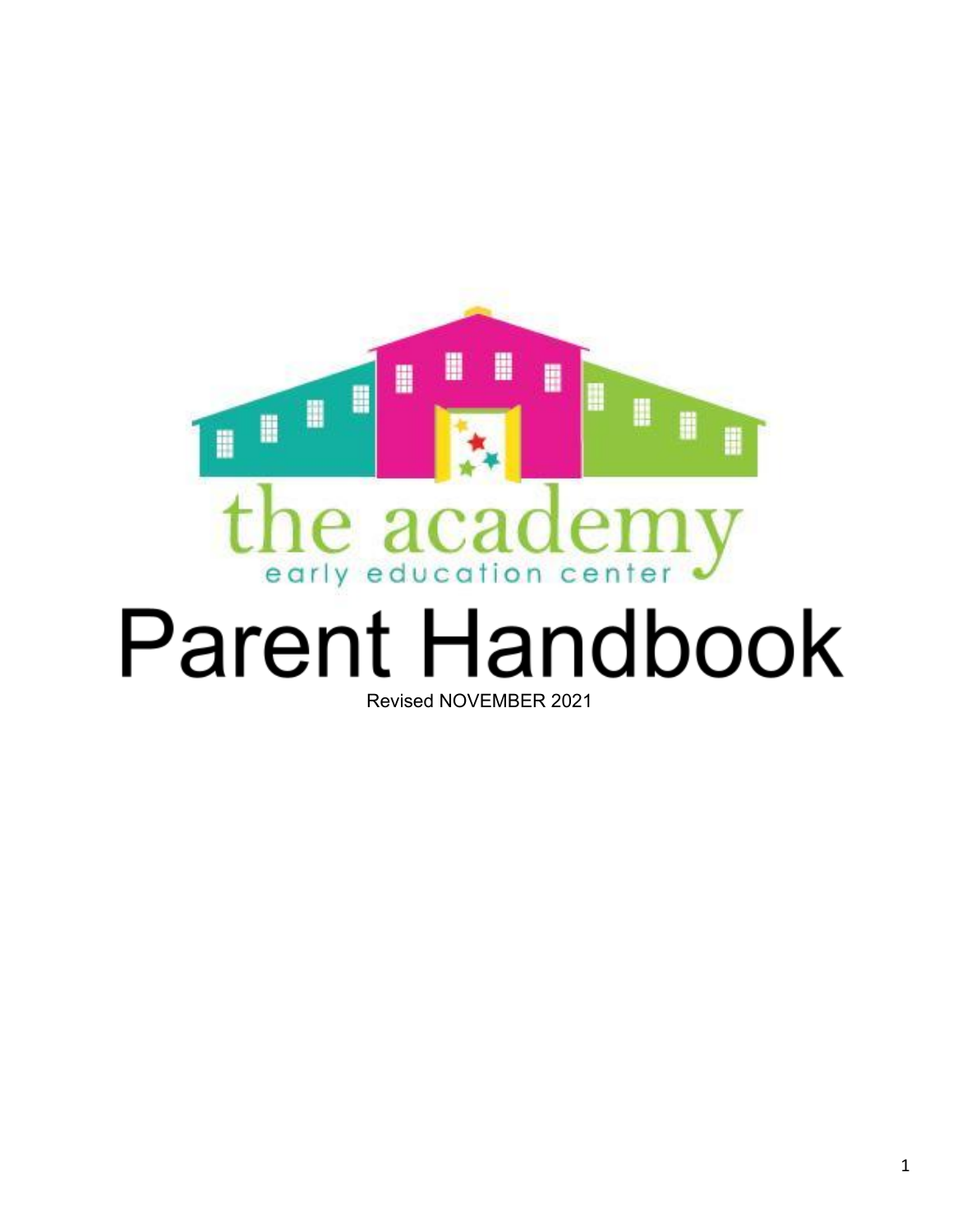*Definitions:*

*Federal Name: The Children's Place Academy, LLC (DBA The Academy, Early Education Center, LLC) mentioned throughout as - The Academy*

Parent: Any legal guardian, grandparent, foster parent, or adult responsible for the enrollment of the child at The *Academy, Early Education Center*

*Child: Any individual under the age of 12, enrolled with The Academy, Early Education Center*

#### **OUR PHILOSOPHY**

The Children's Place Academy, LLC (DBA The Academy, Early Education Center - hereafter called The Academy) believes that gentle love, care, structure and stability provide the base needed to advance and educate our young children. We establish routines for children in every program, allowing a sense of security, and freeing young minds for learning. We teach our children to become life-long learners. We encourage them to explore their environment independently, though trusted guidance is provided if needed. The Academy offers the opportunity for each child to develop physically, socially, emotionally and cognitively according to their own unique individual learning style. Each child is considered unique in temperament and development. Curriculum is planned to enhance and challenge individual needs, interests and abilities. We believe a balanced diet and exercise is the cornerstone to creating a positive, healthy, eager-to-learn individual. Qualified staff members develop activities and promote positive relationships to encourage a prosperous environment through personal attention, caring guidance, and creativity.

## **POLICIES**

#### **HOURS OF OPERATION**

Our child care and early learning facility serves our families from 6:00 am until 5:30 pm during the week (Monday through Friday). Hours of operation may change at Owner's discretion - particularly during any federal, state, or county emergencies.

#### Licensing Requirements

The Academy is a licensed facility through the Pennsylvania Department of Human Services - in the Office of Child Development and Early Learning. The Academy strictly follows state regulations to ensure the health and safety of the enrolled children and staff members.

#### **SITE SECURITY**

Each parent is given a 4 digit code to enter the building. This code is not to be shared with grandparents, aunts, uncles, friends or relatives. The codes are for parents only. If an alternative individual will be picking up, they must knock (a staff member will answer the door) and provide identification upon entering the building. The staff member will verify if the individual is eligible to pick the child up through the Emergency Contact form provided by the parent.

If a parent requires another individual NOT placed on the Emergency Contact form, to pick up the child, the parent must call The Academy. The Academy will then call the parent back, using the contact information for that parent on the Emergency Contact form to verify, they did, in fact, call and ask for an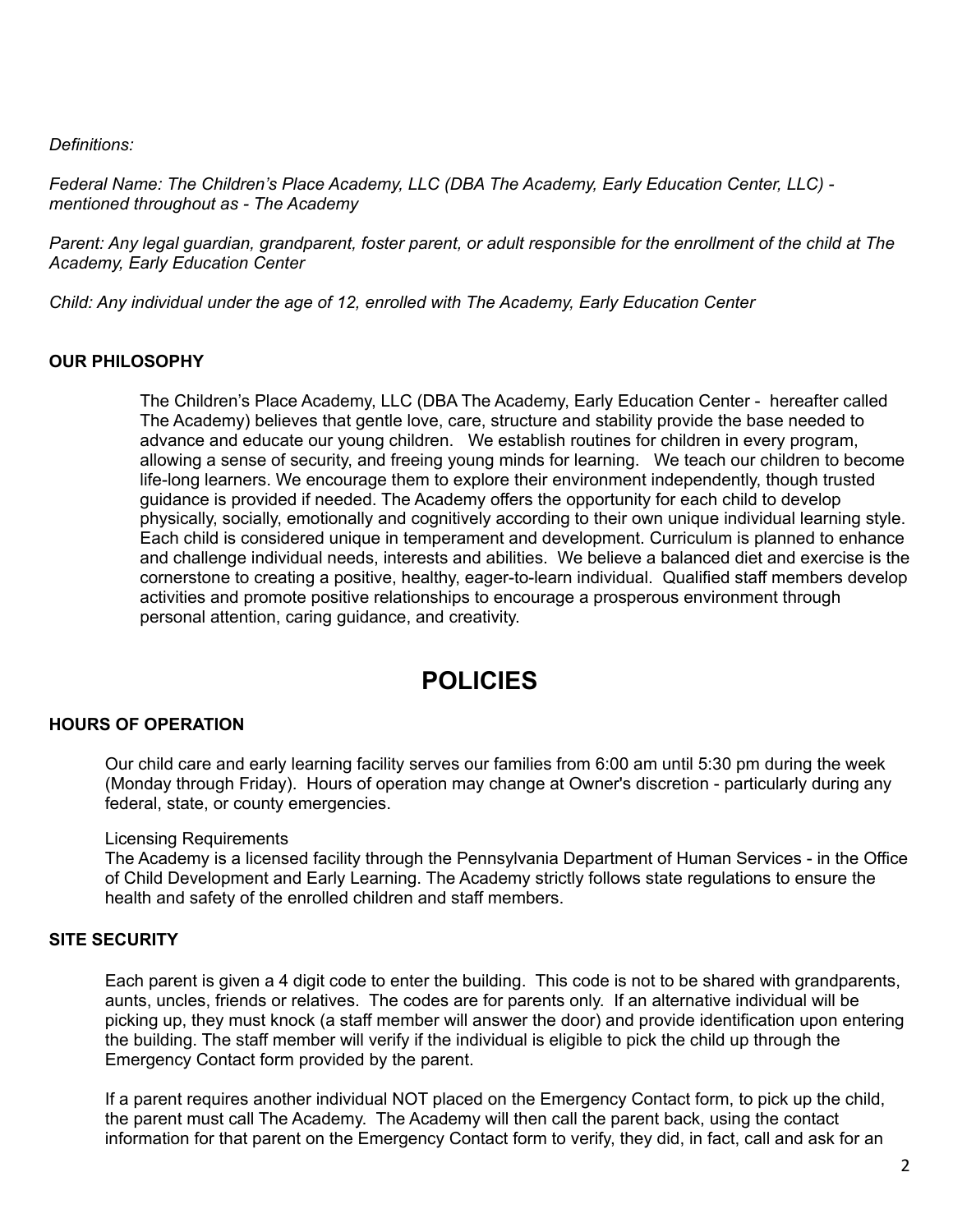alternative pick up person to pick up their child.

If a child will be receiving services from an outside agency, the parent must notify The Academy, within 24 hours of the agency's arrival. The agency must arrive with identification, and appropriate clearances. The parent must have signed a Release Form, for the child, prior to the agency having access to the child.

Parents are encouraged to not allow another adult into the building, upon entering. While it is polite to hold the door for others, the individual may not be permitted inside the building and could pose a risk to the staff or children. No Academy parent will consider it impolite, to close the door behind them, and insist the next adult input the security code, for the door.

During a pandemic or illness outbreak, parents and any non-essential persons, will be unable to pass through the front door. Children will be taken from the parents at the door, and delivered to their appropriate classrooms.

#### **WELLNESS POLICY**

The Academy has adopted the 'Wellness Policy' which simply states if a child is well enough to come to the center they must be well enough to participate in all daily activities (this will also include going outside). Parents are asked not to bring their child for care if they have any inability to participate in our usual daily activities. This includes children who are lethargic and unable to interact with their peers or teachers - they must be sent home if they are too tired, or too sick to remain active. Parents will ensure *their children receive adequate rest, nightly. Additionally, the parents will ensure the center is aware of any allergies, medical conditions, and medical administration their child may have / require. This includes all children with any special needs that would need attention during their time in care.*

The Academy believes that following a proven set of health and safety standards is an important way to provide quality early care and education for young children and supports best practices for our site. We use *Caring for our Children's Health and Safety Performance Standards* to create our health and safety policies, care plans and practices regarding the care of all children including those with special needs such as asthma, medical needs, food allergies, and medication administration. It is a collection of national standards that represents best practices for quality health and safety policies / practices and are based on evidence, expertise, and experience.

#### **ILLNESS**

Upon arrival at The Academy, our children are quickly looked over for any signs of illness. If any child is determined to be ill, they will be sent home (or to the doctor to determine if an illness exists). Examples of concerning symptoms:

| Fever over 100 degrees F** | <b>Blisters on Skin</b> | Achiness                         | Any skin abnormality          |
|----------------------------|-------------------------|----------------------------------|-------------------------------|
| Complaints of sore throat  | Lethargy                | Yellow / Green sinus<br>drainage | Wheezing/trouble<br>breathing |
| Low body temperature       | Puss draining from eyes | Excessive watery eyes            | Vomiting                      |
| Skin rash                  | Persistent diarrhea*    | <b>Excessive coughing</b>        | Deep or persistent cough      |

\*no more than two leaky/watery bowel movements in a day's time.

\*\* Temperature will be taken using a 'no-touch' thermometer on the forehead. Temperature must not exceed 100 degrees. *During a pandemic, or outbreak of a disease spreading throughout the community or throughout the building, temperature must not exceed 99.5 degrees.* Temperatures MAY BE TAKEN at the door upon entering the building.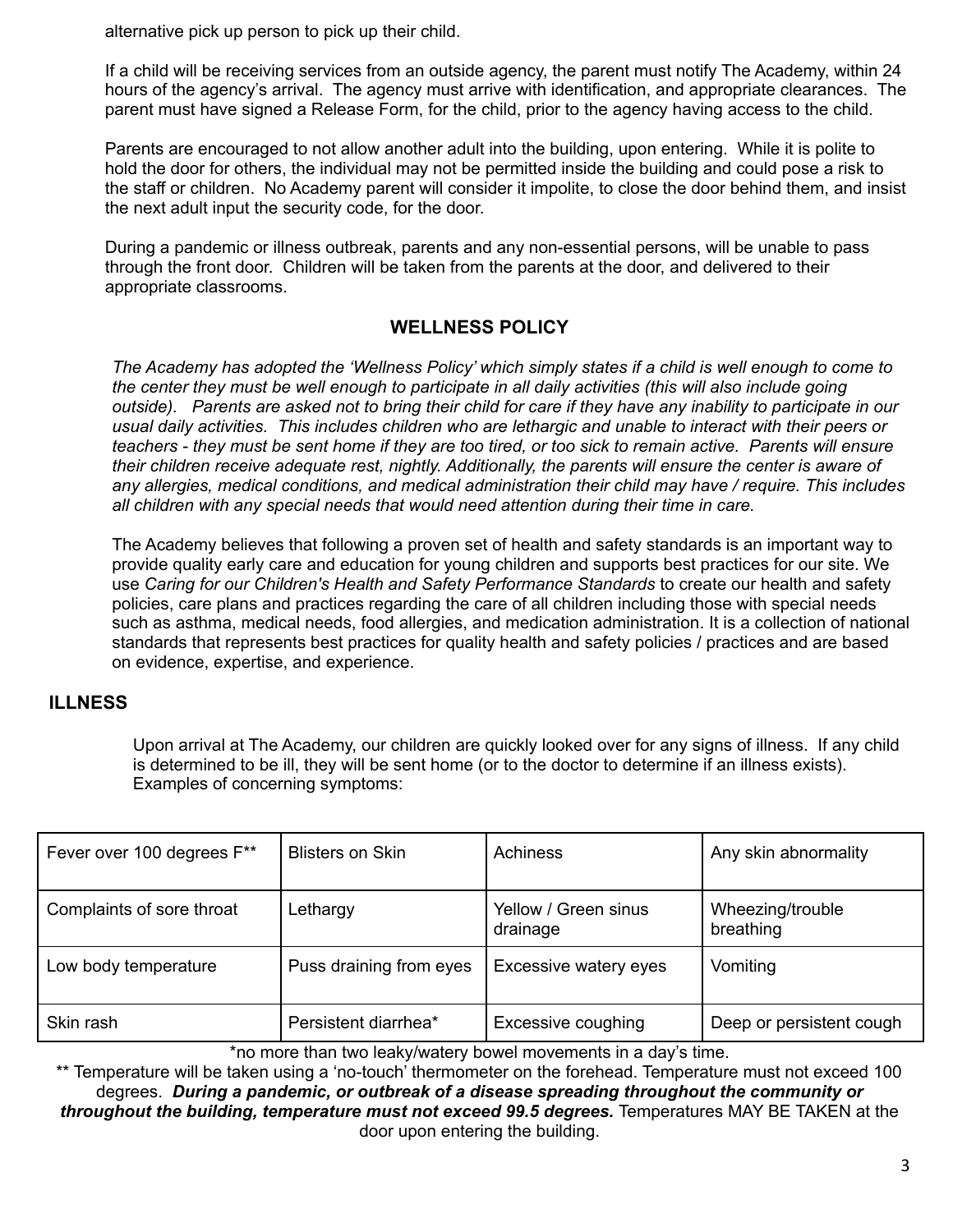*Under normal (non-pandemic conditions) we consider a fever, any temperature over 100 degrees F.* No child may attend The Academy within 24 hours of having a fever (or vomiting), even if the fever may be related to vaccinations. For example, if a child attends on a Monday, and is sent home at 3pm with a fever, the child may not attend Tuesday. If The Academy feels the child has been medicated with a fever reducer and brought into the center, the child will be sent home with a parent.

The Academy does not currently have a nurse on staff, and are thus not experts in the medical field. If The Academy feels a child is ill and needs medical care or observation, the child's parent will be called. The Academy will initially separate the child from the group of children to avoid any further spread of the illness. In the event a parent is called for pick up of a (potentially) ill child, The Academy expects the child to be picked up within 20 minutes of a call. If a sibling is also in attendance, the parent must take all children. This will avoid any spread of illnesses. If a doctor determines the child to be suitable for a childcare setting, a note is required upon return to The Academy.

#### **PANDEMIC (COVID 2020)**

*During the time of a pandemic (without a vaccination for a novel virus, or antibiotic for novel bacteria),* children or staff with fevers over 99.5 degrees F, may not return to The Academy without being fever-free for 72 hours (without the use of fever reducers). During a pandemic, if staff or a child is found to have a fever over 99.5 the individual will be sent home immediately and will not be able to return, without examination and note from a physician.

#### *The Academy will follow the CDC guidelines pertaining to childcare listed below:*

If the child will not have a test to determine if they are still contagious, they are able to return to care after *the following have occurred --*

○ No fever for at least 72 hours (that is three full days of no fever without the use medicine that reduces fevers)

#### **AND**

○ other symptoms have improved (for example, when your cough or shortness of breath have improved)

#### **AND**

○ at least 7 days have passed since your symptoms first appeared

If the child will be tested to determine if they are still contagious, they may return to care when these three *things have happened:*

- No longer have a fever (without the use medicine that reduces fevers) **AND**
- other symptoms have improved (for example, when their cough or shortness of breath have improved)

#### **AND**

 $\circ$  The child has received two negative tests in a row, 24 hours apart. The child's doctor will follow CDC guidelines.

In all cases, follow the guidance of their healthcare provider and local health department. The decision to stop home isolation should be made in consultation with the child's healthcare provider and state and local health departments.

During a pandemic time, if a family member is diagnosed with COVID19 (or the illness circulating), the child must be excluded from care, until the family member has been symptom free for 7 days and has been cleared by the Health Department, or their family doctor (note required), and the note must indicate all family members are able to be out of isolation.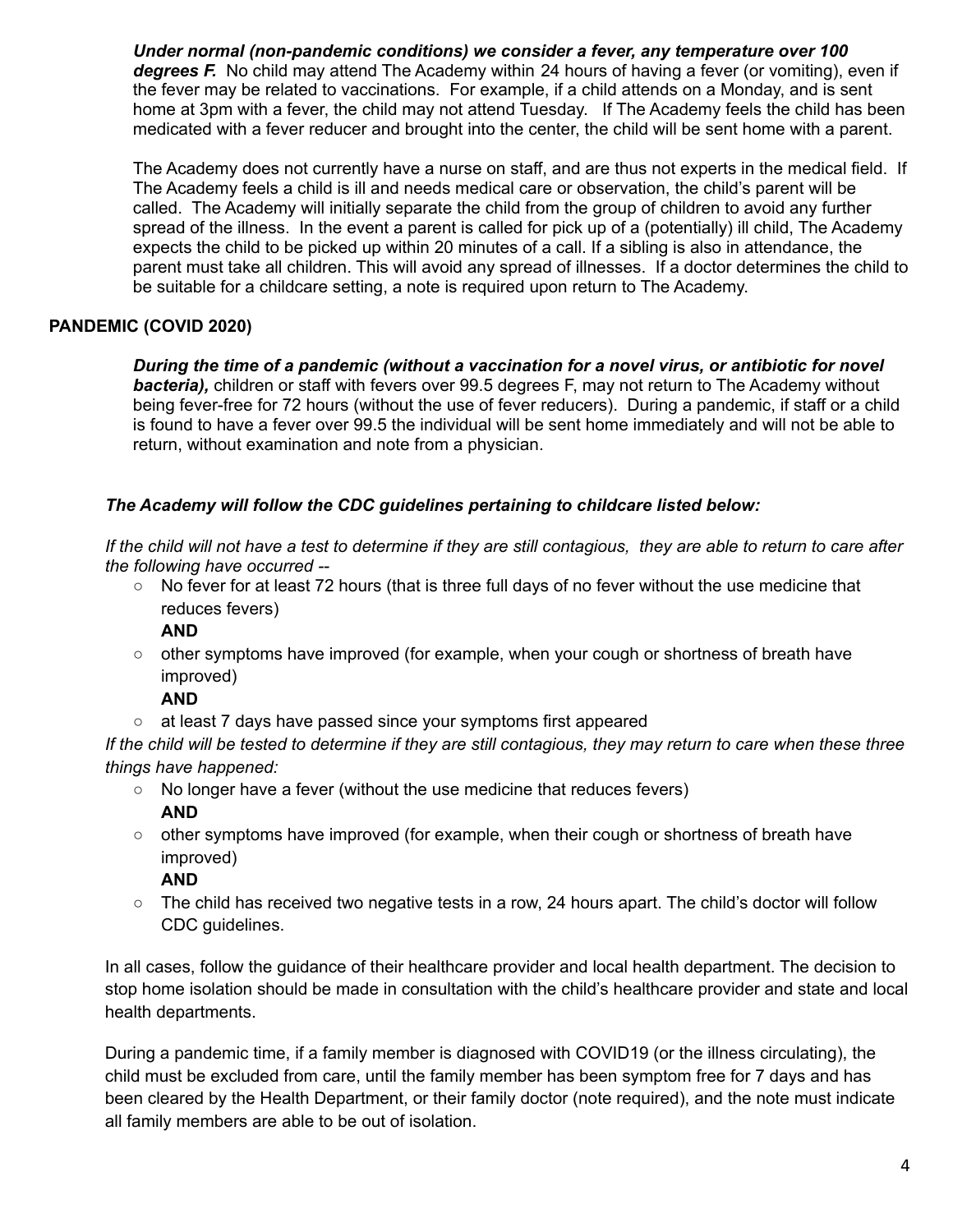If a child has surgery for any procedure requiring anesthesia, they are not permitted to attend the following day due to possible complications from surgery or anesthesia.

#### **IMMUNIZATIONS / FLU SHOT**

*\*Please see the immunization policy included at the completion of this document.*

Please see PA Code § 27.71—27.75 for readmission after onset and treatment of communicable disease.

Each time a child receives vaccinations, a Child Health Assessment form is to be taken to the physician, filled out, and returned within the next business day to The Academy. The Academy is required to ensure all children enrolled are properly vaccinated. The Academy is required to have each child's current health assessment on file (per DHS regulations). If the Health Assessments are not turned in, in a timely manner, child care licensing regulations require The Academy to discontinue care for the child. If the child receives the flu vaccination, annually, we require documentation to state such, in the child's file.

If flu shots are denied for the child, The Academy requires a letter from the parent stating why they refuse the flu vaccination, and a date/range. For example:

I wish to not vaccinate my child with the annual flu vaccine throughout his/her childhood because I feel *that it is ineffective in prevention of the flu.*

You may email this statement to: ExecutiveDirector@theacademyeec.com

#### **PRESCRIPTION MEDICATION**

The Academy administers TWO over the counter 'medications' and ONLY if appropriate signatures are obtained from the parents/guardians. The Academy will administer nebulizer treatments with the required equipment, appropriate signatures on Medication Forms, and medication with prescription label. The Academy staff will apply *Sunscreen* and *Diaper Cream* (provided by parents) when needed to the children. Please see attachments/forms in the back of the handbook, and turn them in to the Director upon enrollment.

#### **NEBULIZER TREATMENTS**

If a child requires a nebulizer treatment of a medication that must be inhaled (i.e. nebulizer treatments), parents must provide the nebulizer. Parents are asked to include this information on the Emergency Contact form and to be sure to fill out and sign the Medication Form for the child to give staff permission to administer the medication. The medication MUST arrive in its original container, with the child's name, dosage amount, and date information on the box/container.

#### **SUNSCREEN**

Families will need to provide The Academy with one bottle of sunscreen per child enrolled with minimum SPF of 30. Children, even siblings, may not share sunscreen bottles. Parents / Guardians will be asked to sign a release for the application of sunscreen by The Academy staff (please see included form). This will be completed each year or each time the sunscreen is changed from the previous bottle (i.e. SPF or brand). Staff will only apply sunscreen according to the manufacturer's directions. Staff will not apply any sunscreen to a child who does not have a current release. The Academy asks that parents/guardians bring in the sunscreen by April 1<sup>st</sup> so that The Academy can be prepared for the warmer weather early. In the event that a child does not have sunscreen or a current release by May 1<sup>st</sup>, the child will not be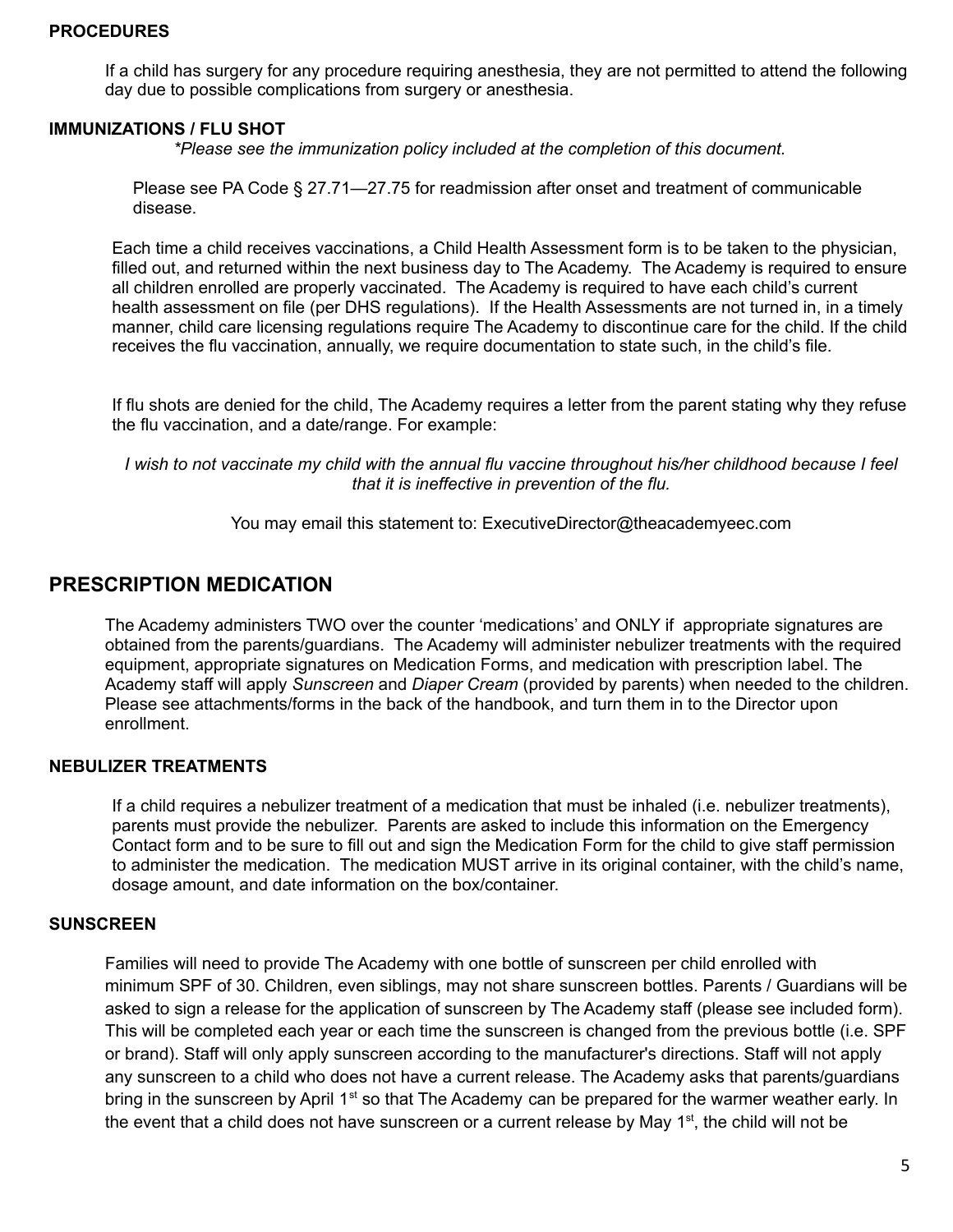permitted to go outside each day when the weather permits. The Academy cannot expose children to the sun without protection. The Academy asks that the parent apply sunscreen on the child in the morning before arriving at the facility. If the child does not have sunscreen applied in the morning by the parent, they will not be able to participate in the morning outside activities. The staff will apply sunscreen each afternoon that the children go outside, regardless of the weather. It will be applied to exposed skin, except eyelids, following the manufacturer's instructions for the days of May 1<sup>st</sup> through September 30<sup>th</sup>. For children under the age of six months who require sunscreen (per physician), a doctor's note specifying application must accompany the sunscreen provided to the center.

#### **DIAPER CREAM**

Because Diaper cream is considered an over the counter drug, The Academy is required by regulation to obtain signatures from parents in order to apply cream to diaper-wearing children. Parents must submit the Medication Log. If parents change the brand of diaper cream provided/approved, a new form must be completed. In the event a child has a rash that requires cream, it will be logged on the parent communication application (KangarooTime). If a child has a rash and a parent has NOT supplied cream, The Academy will notify the parent of the issue (through a call or KangarooTime message). The Academy cannot be held reasonable for the rash if the parents have not provided proper cream.

### **PROGRAM INFORMATION**

#### **SUPPLIES / WHAT TO BRING**

Each classroom will require the children to bring in the following labeled items:

- Two sets of extra clothing (seasonal)
- One sleeve of Diapers (if child is not yet potty trained)
- Diaper Cream (see section on Diaper cream)
- Sleeping Bag/Napping Mat and Blanket if napping
- $\bullet$  One container of wipes on the 1<sup>st</sup> of every month or upon teacher request
- $\bullet$  One box of tissues on the 1<sup>st</sup> of every month or upon teacher request
- Sunscreen (see section on sunscreen)
- Facial Masks during a pandemic (one on the child, per day) must be laundered each evening by the parent.

*During a pandemic*, no diaper bags will be permitted in the facility. Please bring supplies in a disposable grocery store bag. A teacher will meet the parent and child at the front door. The parents will not be permitted in the building. The teacher/staff member will take the child and the child's supplies from the parent and deliver the child and the supplies to the appropriate classroom. It is imperative that the parent use Kangaroo Time to deliver important messages about the child to the teacher using Kangaroo Time.

#### **MEALS**

The Academy participates in the Child and Adult Care Food Program (CACFP) funded by the Federal Government. If parents wish for their child to not participate in the CACFP, parents will supply children with each meal, and The Academy will permanently remove the child from enrollment with CACFP. If a child is enrolled with CACFP, the child is NOT permitted to bring in outside food from home.

If parents select for their child not to be enrolled with CACFP (and receive free nutritionally balanced meals), parents must abide by the following food/meal policies: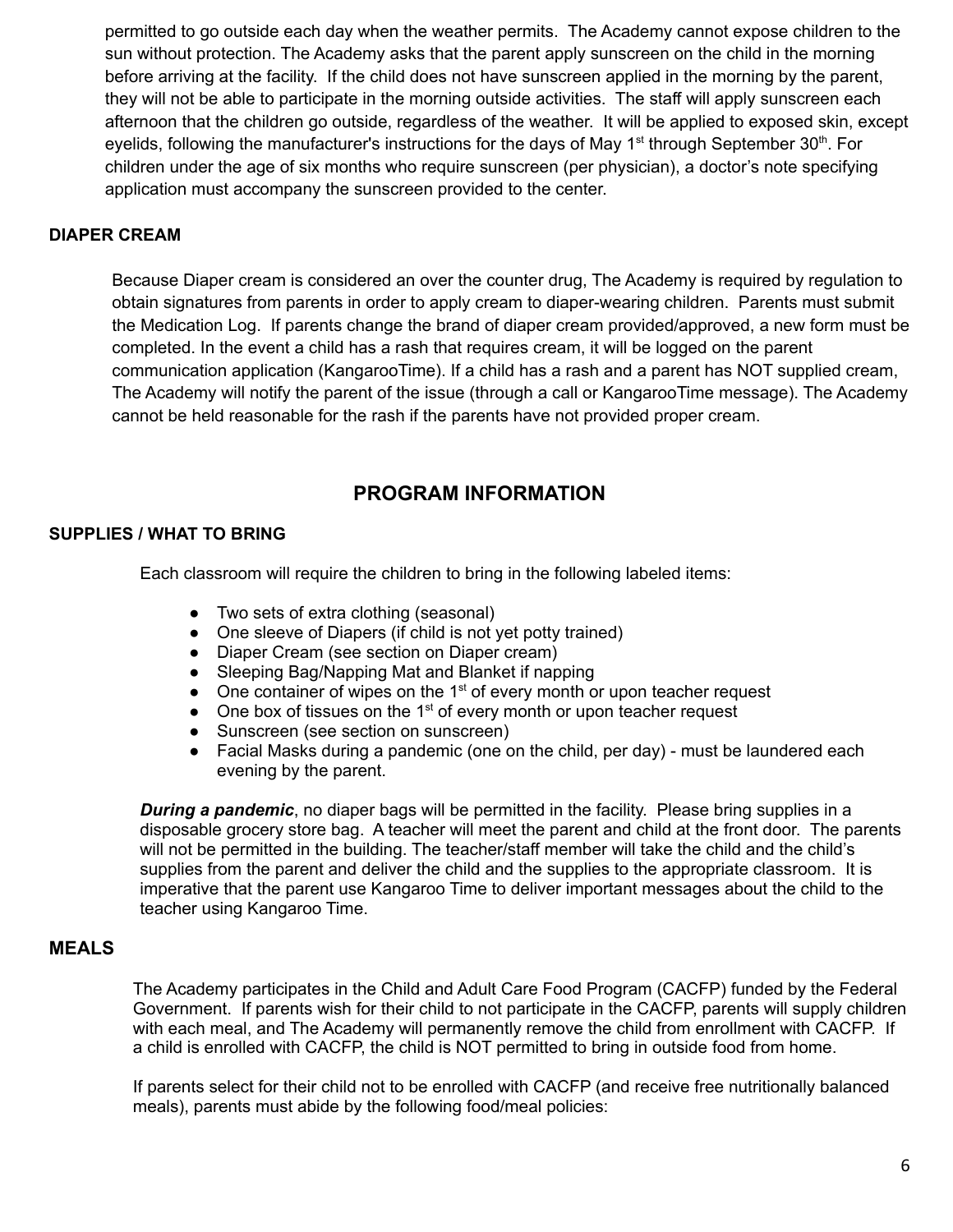- All foods must come prepared. Staff may not prepare any foods brought from home.
- Parent will supply all milk and juice in original container
- Food must be age appropriate for the child. Children over 12 months may not be served baby food from a jar. A physician's note must be obtained if your child is continuing to need formula or infant/jarred food past the 12 month mark.
- Food program guidelines must still be followed with the respect of the types of foods served.
- Fast food or take out from restaurants will also not be allowed in the center, nor will delivered pizzas or food be given to the children.

\*CACFP eligibility is subject to change month to month depending on attendance, enrolled children income, and staffing.

### **CHILDCARE STAFF**

At The Academy, EEC - we employ a Director, Assistant Director, Lead Teachers (Group Supervisor), Assistant Teachers (Assistant Group Supervisor), Aides, and a full time cook.

Job Descriptions and Requirements are state regulated and are as follows:

- General [Requirements](http://www.pacodeandbulletin.gov/Display/pacode?file=/secure/pacode/data/055/chapter3270/s3270.33.html&d=reduce) for ALL staff
- [Director](http://www.pacodeandbulletin.gov/Display/pacode?file=/secure/pacode/data/055/chapter3270/s3270.34.html&d=reduce)
- Lead Teachers (Group [Supervisor\)](http://www.pacodeandbulletin.gov/Display/pacode?file=/secure/pacode/data/055/chapter3270/s3270.35.html&d=reduce)
- Assistant Teachers (Assistant Group [Supervisor\)](http://www.pacodeandbulletin.gov/Display/pacode?file=/secure/pacode/data/055/chapter3270/s3270.36.html&d=reduce)
- **[Aide](http://www.pacodeandbulletin.gov/Display/pacode?file=/secure/pacode/data/055/chapter3270/s3270.37.html&d=reduce)**

#### **NON-INSTRUCTIONAL STAFF**

We employ non-instructional staff such as cooks and maintenance personnel in our program. We also have volunteers who come in regularly to share activities, complete student training, or help with projects. We train these personnel in the areas of developmentally appropriate practices, diversity, age-appropriate standards, and appropriate interactions so that all adults working with children understand the development and expectations of children.

#### **GUIDANCE OF YOUNG CHILDREN**

The Academy strives to build on each child's self-esteem, independence and ability to socialize in a group setting. This is done primarily through developing a child's self control and verbal skills. All guidance techniques are based upon the knowledge of the individual child. In our program, we do not have a discipline policy because we do not believe in disciplining children. We do, however, have a Behavior Management Policy, because we believe very strongly in managing a child's behavior using preventative techniques before behaviors become problematic. We speak at length to children from the infant stage and beyond about expression of feelings, verbally. (i.e. "You are upset you cannot have that toy, right now, aren't you? I understand. Can I give you a hug?").

#### *Child-Centered Behavior Management Approach:*

#### POSITIVE and CALM ENVIRONMENT:

- Choices for activities are provided
- Curriculum is made to be stimulating for each individual child
- Support is given from teachers to accommodate all children's specific educational and emotional needs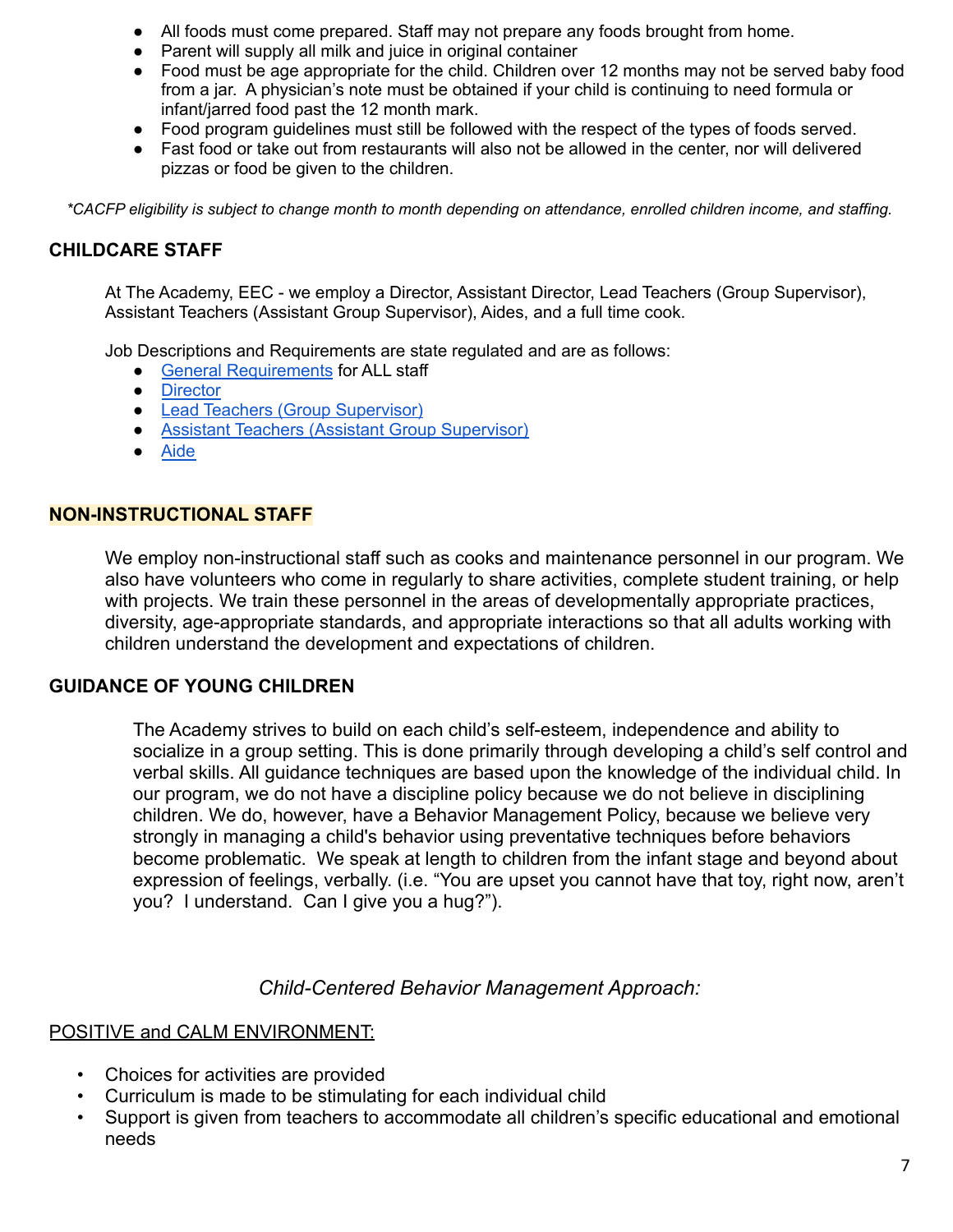- Teachers act as role models by treating children and adults with respect at all times
- Teachers reinforce positive behaviors with reward systems unique to their classroom
- Flexibility with activities are exercised at all times
- Teachers often use techniques such as kid-yoga, or quiet meditation time to reduce stress and anxiety in the morning or mid-afternoon.

### NATURAL & LOGICAL CONSEQUENCES:

- Teachers will use redirection with children instead of punishment
	- o Redirections are commonly useful in the classroom and help to diffuse most situations before the children become upset or frustrated with the current situation.
- Time out will only be used when a child injures another, inappropriate language is used, or redirection efforts have been exhausted
- Teachers communicate possible behavior choices with the child

### BEHAVIOR MANAGEMENT:

The primary goal of managing behavior within the center is to help the child develop self-control, the ability to communicate feelings through words instead of actions, and to assume responsibility for his/her actions. Most misbehavior is simply the result of a child not expressing their needs effectively. It is crucial to this effort that parents and staff maintain an on-going dialogue about all aspects of the child's development and behavior. Positive reinforcement and redirection are two important tools to be utilized in encouraging acceptable behaviors. Negative behaviors will be handled in a developmentally appropriate manner. Neither corporal punishment nor verbal abuse is ever tolerated. Respect for all children is central to our behavior management philosophy. Parents will be kept aware on an on-going basis of unusual behaviors or behavior patterns (both positive and negative) that develop and, as warranted, conferences shall be scheduled. Parents are encouraged to bring any questions or concerns they have to the director's attention. If a child is injured by another child both families of the children will be notified. Please see the section "Incident Reports" for further clarification.

### **INCIDENT REPORTS**

An incident report is completed any time a child is hurt either by their own doing or by another child. This report is completed by the staff that was present. If the injury is serious and requires medical attention, the parent will be notified immediately, and (if necessary, EMS will be called). If the incident is minor and the child does not require medical attention, the following steps will be taken:

- The staff will complete the form using information from the event
- The staff will indicate on Kangaroo Time, the incident and specifics.
- The staff will speak with the parent at pick up and ask the parent to sign the form.
- A copy of the form will be given to the parent at this time.

The Academy staff are not permitted to share names of other children involved in the conflict with the parents of the injured child due to the State Regulations on confidentiality.

If a child injures a child or teacher twice in a day's time, severely, the parent will be called to pick up the child. If the parent is unreachable, the persons listed on the emergency contact form will be contacted next. Parents will have 1 hour to pick up their child before late fees apply (billed at a rate of \$20/hour). Even if the child is asked to be picked up, due to behavioral issues, tuition is still due, as regularly scheduled for the week. Children may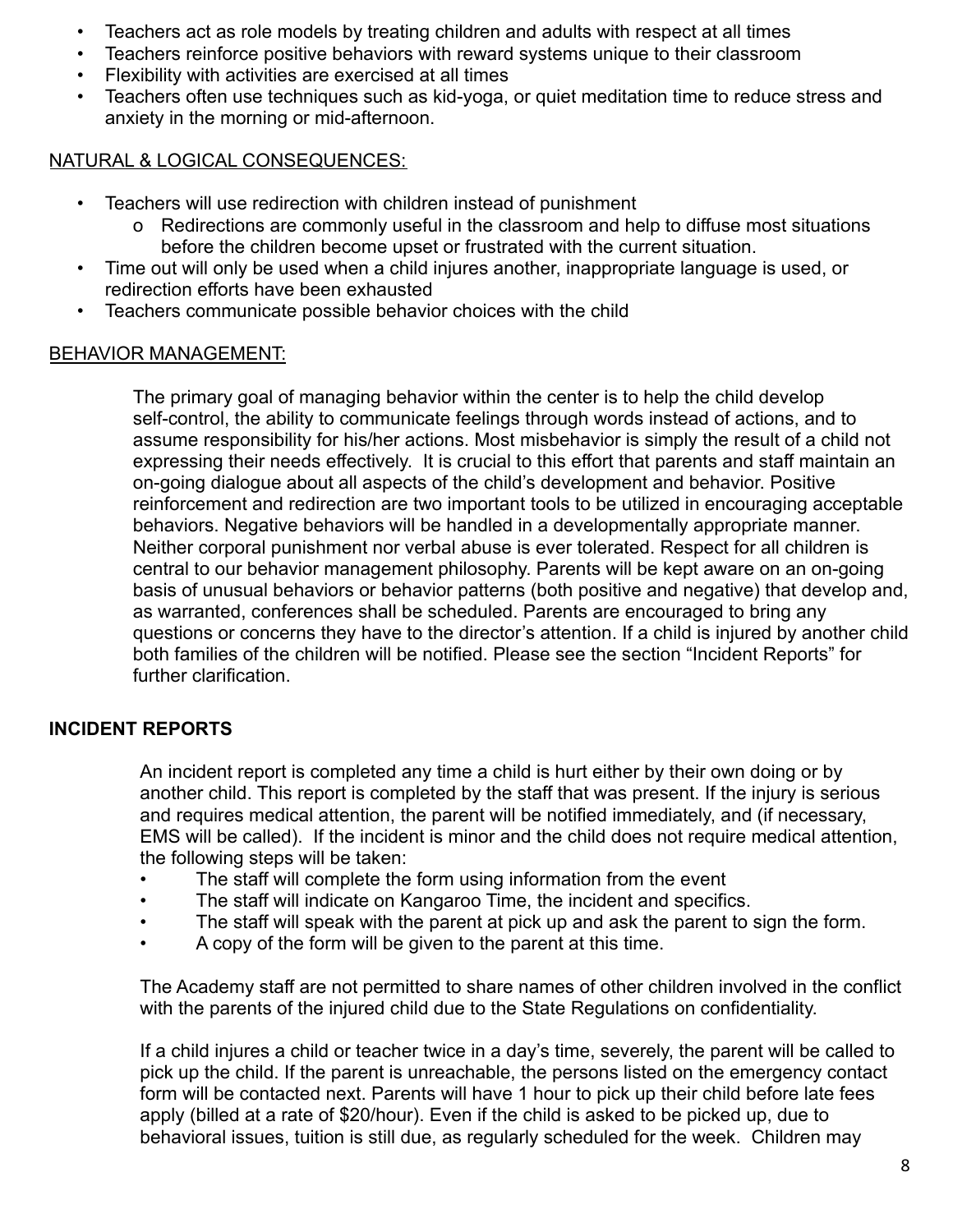return the following day if they have scheduled hours. If a child continuously hurts other children, and becomes unsafe in the classroom, the child's services could be terminated. Prior to termination, our teachers will schedule a meeting with the parents, and dually create a behavior plan of action for the child. This plan may look different for each child, depending on the child's age, and developmental level. After adequate time is allotted for the behavioral plan to be effective, if a positive change is not noted, and classmates continue to be injured, the child may be terminated at the discretion of the Director. (Please see suspension and exclusion policy at the conclusion).

#### **CHILD OBSERVATION / ASSESSMENT**

A screening of your child will be completed within 45 days of enrollment using an observation form/tool. This tool is completed not only to give the staff a better idea in what areas the child excels, but also to help staff create lessons that will give your child the rich experiences they require in order to thrive. After the assessment is completed your child's teacher will review the tool with the parent, the original will be signed. A copy can be given at the parent's request.

The staff completes regular observations on the children in their classroom and records information into these assessments. By doing this The Academy is able to ensure that we are meeting the needs of each individual child to the best of our ability. The Academy will hold Parent/ Teacher conferences two times per year. These conferences normally coincide with the assessments that go home in the fall and spring. This conference gives the family an opportunity to sit down with their child's teacher and discuss any questions or concerns, regarding their child's assessment. If the teacher and /or director feels that any outside resources may help the child or their family, this will be discussed at this time. In addition, the teacher will review any materials the children have worked on in the past few months. We welcome any feedback families may be able to provide.

The approach that the center uses for observation includes all staff working with the child. By doing this we are able to form a whole picture of how the child is learning, and determine if any adjustments need to be made in order to meet the individual needs of the child. When the teachers collect observations, they are then filed in a folder specifically for that child until the information is ready to be transferred to the assessment tool appropriate for their age. If/when an electronic means is utilized (i.e. Kangaroo Time), observations can be made/used/logged in the system for each child.

Teaching Strategies is accredited by the International Association for Continuing Education and Training (IACET). Teaching Strategies complies with the ANSI/IACET Standard, which is recognized internationally as a standard of excellence in instructional practices. As a result of this accreditation, Teaching Strategies is accredited to issue the IACET CEU.

#### **CURRICULA**

The Academy, EEC is contracted with the *Creative Curriculum by Teaching Strategies*. The philosophy of The Creative Curriculum is that young children learn best by doing. The Creative Curriculum is based on the belief that all children learn through active exploration of their environment and therefore the environment plays a crucial role in learning. The goal of The Creative Curriculum is to help children become independent, self-confident, inquisitive, and enthusiastic learners by actively exploring their environment. As part of this curriculum, we gather information about each child's developmental abilities and evaluate progress so we can modify and adjust what we are doing in our classroom to deliver the best individualized instruction for each child. This evaluation is communicated to families periodically during the school year using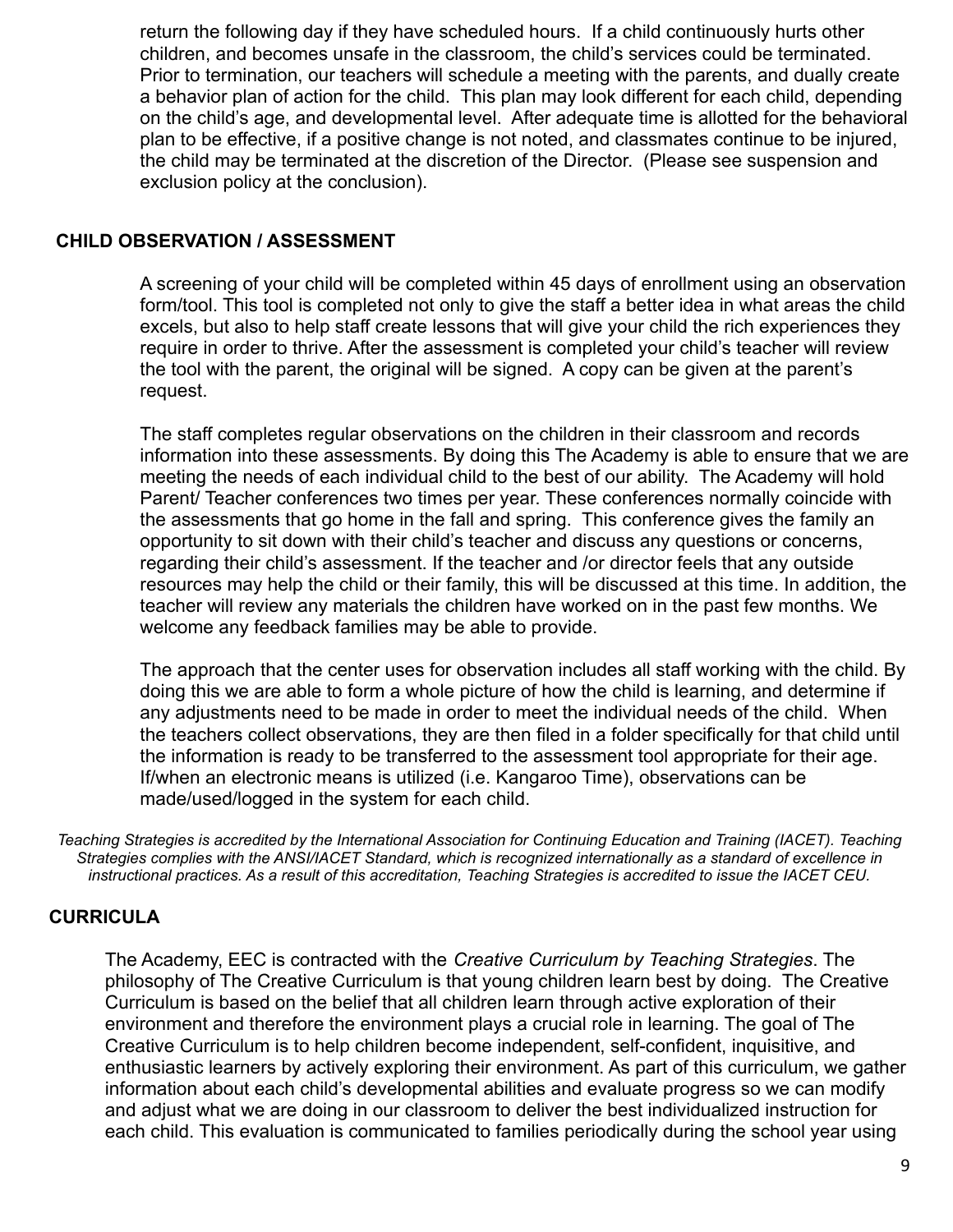various formal and informal tools, forms, and resources.

#### **DEVELOPMENTAL SCREENING**

The Academy, EEC utilizes the Ages and Stages developmental screening tool that is complete within 45 days of the child's enrollment. *The Ages & Stages Questionnaires® (ASQ)* is a developmental and social-emotional screening tool for children ages birth through 6. ASQ is used to set developmental levels for future curriculum planning and determine any areas of needed improvement. We use the results in identifying areas needing specialized interventions and share those observations with parents/guardians providing resources as needed.

#### **ASSESSMENT**

The Academy, EEC is contracted with *The GOLD Assessment by Teaching Strategies*. GOLD is an ongoing, observation-based assessment that monitors a child's development. GOLD Assessment results are used to determine what your child knows and can do and how that relates to important objectives for development and learning. Teachers develop goals based on the results and will scaffold learning for your child and check for progress with information gained from this and future assessments. Children's results will be shared with parents during parent-teacher conferences and used in planning and instruction. The TSG tool is completed twice a year.

#### **CURRICULUM, SCREENINGS, AND ASSESSMENTS**

By using the Creative Curriculum, we provide learning centers and activities to help meet the children's individual goals and differentiate instruction for them. This curriculum adheres to the PA Early Learning Standards which sets standards for all children and is play-based. To gauge the developmental progress of children, we utilize the Ages and Stages Screening. This tool is completed within 45 days of enrollment and is used to set future goals for the children. It also highlights any areas of concern that we will address with parents as well as seek specialized services if needed. We also use the assessment to GOLD Assessment to assess the progress of the child in achieving those goals. This is a comprehensive tool that assesses all areas of development and monitors the progress of the children. GOLD Assessment is completed 2 times per year and shared with parents during conferences or anytime with parents' requests.

#### **PARENT - TEACHER CONFERENCES**

Parent - Teacher Conferences are conducted twice a year (March, September). Parents will have the option to meet in-person or virtually. Teachers will gather information from initial ASQ and most recent assessments to talk to the parents about the development of their child. Meetings between parents and teachers can also be scheduled by reaching out to your child's teacher and the office staff to schedule an appropriate time.

#### **TRANSITION OF CHILDREN BETWEEN GROUPS**

The transition for children moving from the infant to the toddler group typically occurs between 12-14 months. However, the transition may be based on the child's readiness. Readiness may be determined by a child's mobility or interest in the program. All transitions are based on the concept that the child is physically, socially, and academically ready for the next classroom/program. There also will need to be appropriate space for the child in the next classroom. We move children on an individual basis, not in a group, as a whole.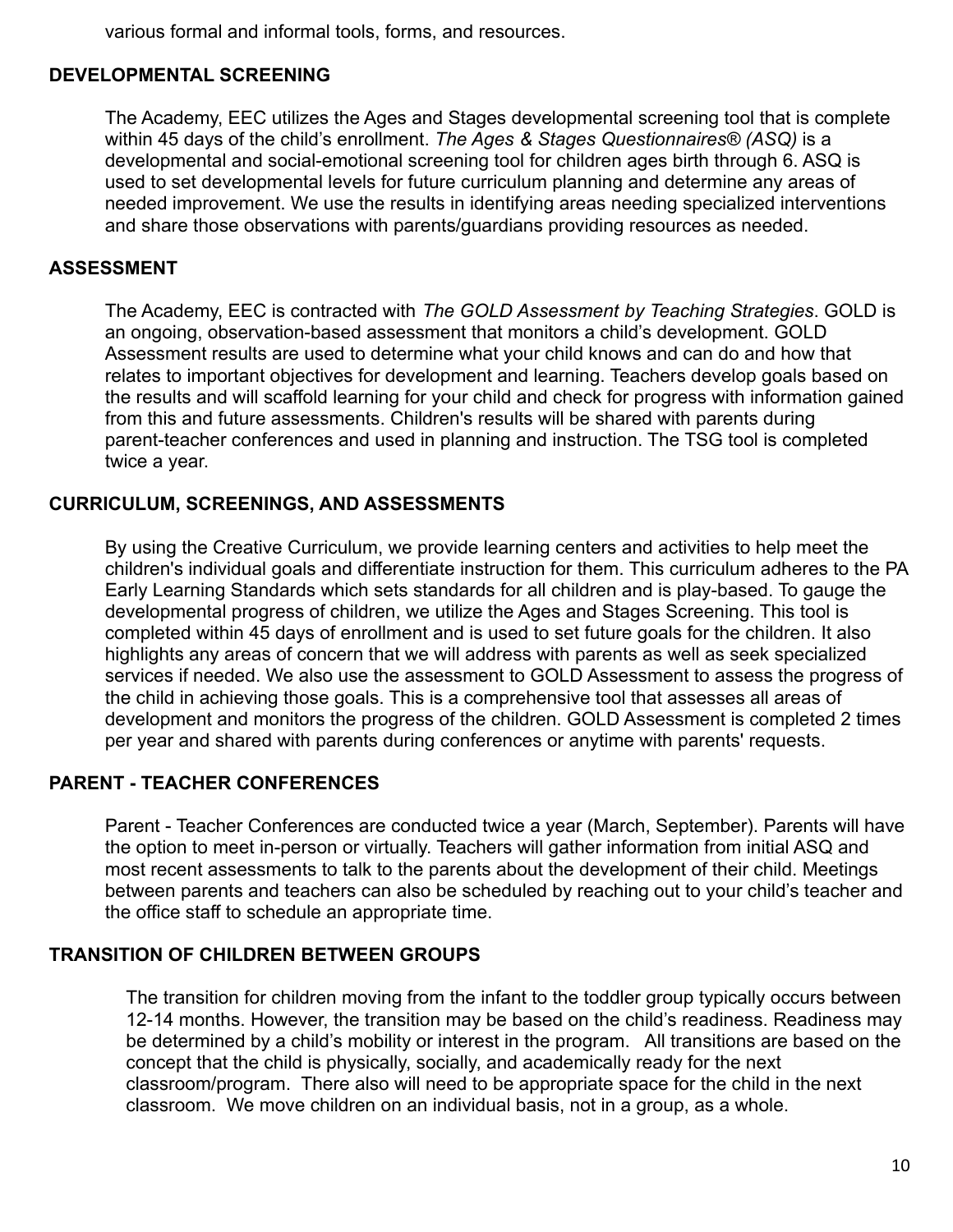When the teacher and Director feel the child is ready to transition, a form will be sent home to the family. If/when the family has any questions regarding transition, they are urged to speak to the child's teacher and/or the office staff. The parent will be introduced to the child's next classroom teacher.

#### **REFERRAL / RESOURCE POLICY**

At The Academy, EEC, we will believe that early detection saves valuable learning time and makes a great impact on length of time a child will need extra supports. We complete *The Ages & Stages Questionnaires® (ASQ)* screening on every child within 45 days of enrollment so that we can quickly identify any areas of need for each child. Once those areas are identified, we schedule a meeting with the director to discuss the need for a family meeting. We then schedule with the family to discuss the findings and the next steps which may include monitoring of the areas and/or extra teacher support during the day. The screening may show that a referral to an outside agency such as the local Intermediate Unit is needed to best support the child. We will make those necessary referrals and the Director will monitor the process of the local agency providing support. We will follow the recommendations based on their evaluation. The teacher will implement any needed supports within the routine and environment. We will also follow the recommended review periods and attend meetings to update the services and lessons within our program.

To assist families who may need resources for health, shelter, food assistance and/or other needs, we offer a Resource Guide that lists names and contact information for local support agencies.

#### *Referral***:**

Screenings are completed within 45 days of enrollment. If a screening reveals that a child may need monitored or referred for specialize assistance, we have the following procedure in place:

- 1. Screening is completed and turned into the director/owner.
- 2. Director/Owner will review the results with the teacher and determine if:
	- a. The child needs monitoring with individualized instruction within our program.

b. The child needs a referral made to an outside agency such as Tuscarora IU. 3. If the child needs monitoring, the teacher will review the results with the families and create goals for the child. The teacher will then plan activities to support the child in the areas of need; rescreening within 2 months to monitor progress.

4. If the child needs referred to Tuscarora IU or other agency, the director will meet with the family and discuss the results and the process for making a referral. The director will gain parent permission before making the referral. The Director will then contact the agency and together with the teacher complete any necessary documents from the agency.

5. Our program will make accommodations available for the agency to work with the child within the child's normal environment and routine.

6. We will work with the agency to the extent possible to provide the best learning and support system for the child to strengthen their areas of need and participate in any follow-up conferences or meetings.

7. The family will be kept informed of the progress of the child through various strategies including but not limited to daily communication journals, weekly reports and/or conferences as needed.

#### *Resources:*

During daily conversations and/or conferences, families may share they are in need of other resources that fall outside our program abilities. In other situations, the teacher or other staff may notice that a family is struggling with an issue. In both instances, the teacher will notify the Director and either the teacher or the director will give the parent our "Resource Guide" which lists a variety of local agencies that can promote child/family safety, health, and stability. The Director will send out the "Resource Guide" annually through the parent communication app. A copy of the guide will be available at all times at the "Parent Station" located in the lobby of the center.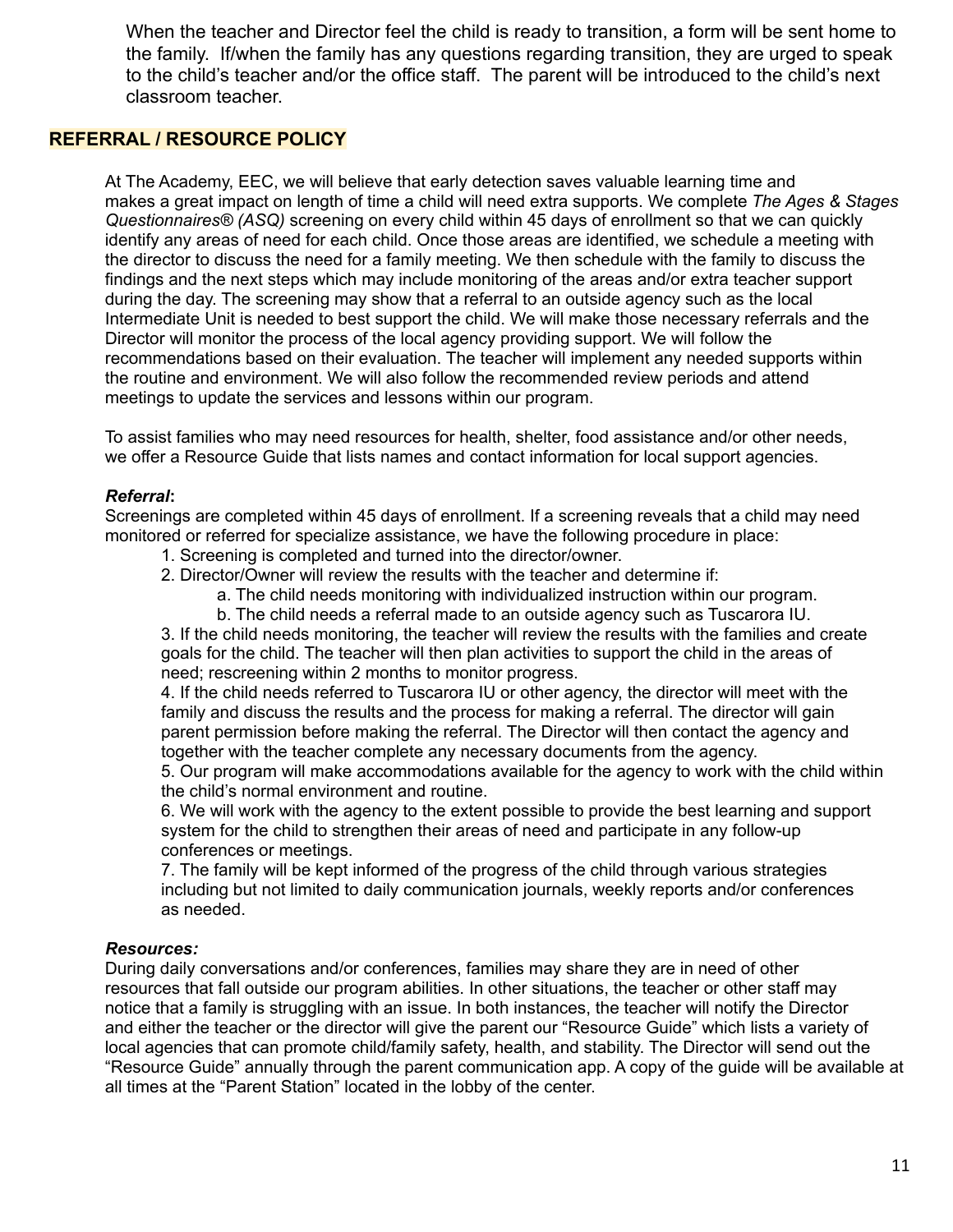#### **CONTINUITY OF CARE**

Community leads, early care and education providers, and policymakers all have a stake in designing policies and programs that support continuity of care. We believe that continuity of care for young children and families includes nurturing relationships, regular routines, and consistent staff. We support positive interactions between all staff and children to develop a sustained rapport. We create these relationships by minimizing disruptions, such as changes in settings and routines. We have policies in place to have smooth transitions in both daily and yearly shifts. We maintain consistent well-trained staff and support ongoing long-term relationships between caregivers, children, and families.

#### **LANGUAGE POLICY**

We at The Academy, EEC, make every effort to communicate with children and families whose primary language is not English. Parents are asked to share words in their home language with their child's teacher to help make their child feel more comfortable in the classroom and to engage them during lessons. Teachers will attempt to label some of the classroom materials in the Home Language of the students. Parents are also encouraged to share books or other materials in their home language with the class. Non-English-speaking parents are encouraged to bring with them someone who can help interpret and translate questions, concerns, and documents. Teachers are required to complete one two hours course pertaining to language development in children in their first year of employment.

#### **FAMILY ENGAGEMENT**

The staff at The Academy, EEC know the importance of parent involvement in their child's education. Studies have shown that for school improvement to be successful, family engagement must be an integral part of the process. Families feel more connected to their child's education when they are involved in the decision - making process. Children feel more connected to their school when parents and teachers are visibly working together. This also strengthens the importance of an education to the child. Caregivers have an important partner in developing policies and procedures. There, we ask that parents complete and return a simple survey at the end of the year to gain insight into what is working, and what we may need to adjust to improve our services.

#### **EDUCATIONAL WORKSHOPS**

We value the importance of education for everyone. We schedule workshops and training sessions (at least two per year) that help keep parents informed concerning new information about child and family development. We will share the latest research and information on topics such as family and early literacy, adult literacy, positive family-child interactions, cultural awareness, developmental milestones and issues, health and safety, and/ or other topics that address the identified needs and interests of enrolled families.

## **SCHEDULING / TUITION**

#### **SCHEDULING**

In a childcare facility – parents must reserve their child's spot. When parents reserve their spots, the spot is billed regardless of the child is in attendance. This is much like private elementary school tuition. If an elementary parent's child is sick, the tuition does not decrease. The facility utility bills, insurance, and payroll do not decrease because a child is ill or on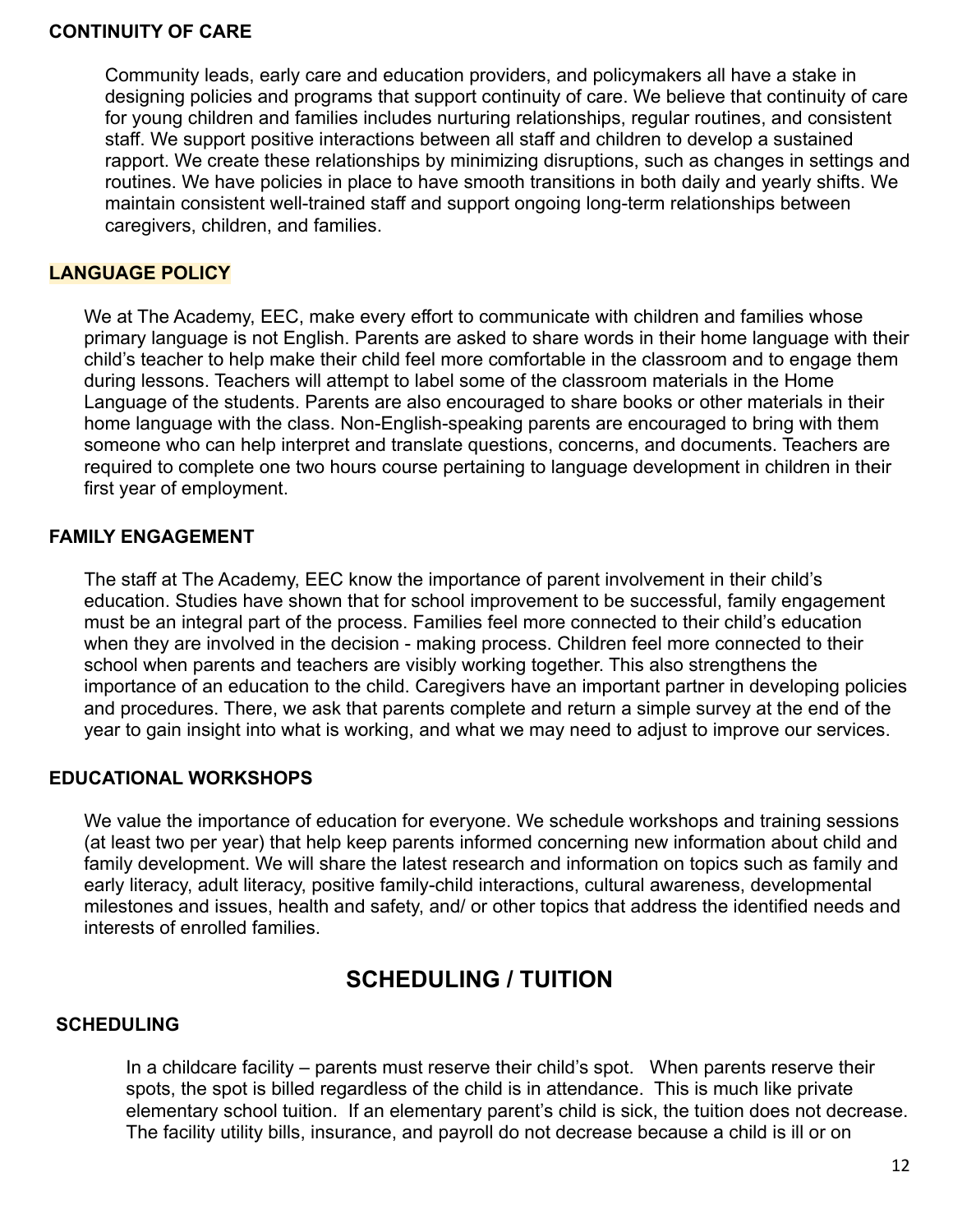vacation. The parents are reserving their child's spot in the event that it will be used. If a parent does not wish to pay for such reservations, the spots will be given to families on The Academy's waiting list, so that they are not left vacant.

#### We currently offer TWO types of schedules – **Set Scheduling and Drop-In Days**

*Set Scheduling* : Upon enrollment, parents and director agree on a set schedule for the child(ren). This schedule is included on the weekly tuition agreement contract. The parents will have selected either 5, 4, 3, or 2 repeating days, weekly (there is a 2 day minimum). The parents will then be bound by this contract. If parents wish to change the child's schedule, two week's notice MUST be given. If two weeks notice is NOT given, parents will be responsible for their current weekly tuition and any further days that must be added.

If at any time parents wish to decrease or change the child's(ren's) schedule(s), there is no guarantee they will be able to resume their previous schedule. Since The Academy must fill empty spots in classrooms, once a child is removed from a particular day, The Academy will make efforts to fill that spot as soon as possible. Parents must be aware that, by changing the schedule or decreasing the child's day, the previous schedule may no longer be an option, if parents wish to resume the initial/previous schedule.

*Drop-In Days* (when available): Upon enrollment, the parents will sign the weekly tuition agreement stating they are required to request specific days for the following week. This request is to be submitted to the director by email (ExecutiveDirector@theacademyeec.com) by Wednesday prior to the week of care needed. There is a minimum scheduling of two days per week. These days requested cannot be guaranteed. However, we always do our very best to accommodate! When you request your schedule, and it is approved, you WILL be billed for those days during the week they were scheduled (not necessarily the week of care). Once your schedule is accepted, you are immediately billed for those days. You may **NOT** have an opportunity to change your schedule, since we adjust our staffing to accommodate.

*DISCLAIMER: When choosing Drop - In Days - Because your spots are not permanent, there are no guarantee days you request will be available week to week.*

#### **CHANGING YOUR SCHEDULE**

If your schedule needs changed from your previous agreed schedule (Tuition Agreement), you MUST request the NEW schedule TWO WEEKS PRIOR to the new schedule changing. The days must be approved and a NEW Tuition Agreement sent. To request a change, please reach out to [ExecutiveDirector@theacademyeec.com](mailto:ExecutiveDirector@theacademyeec.com) for further instructions.

#### **TUITION**

When a child's schedule is contracted, the parents have reserved his/her spot, weekly. This spot will not be given to another child, and thus will be charged to the parent. Child care tuition is much like any private school tuition. The tuition is due, whether or not the child attends (or is sick).

Tuition is due Monday by NOON the week of care needed (effective 5/11/20). If payment is not brought in by Monday (noon), the child may not attend until tuition (including the late fee) is paid. The child may return to the center once payment (and late fees) are received.

Parents are welcome to pay 6 months up to 12 months in advance for the child's tuition. If parents opt to pay 6 months in advance, The Academy offers a 1% discount in cost. If parents opt for a 12 month *advance tuition payment, your account will be credited by 2%.* If you have pre-paid your tuition, and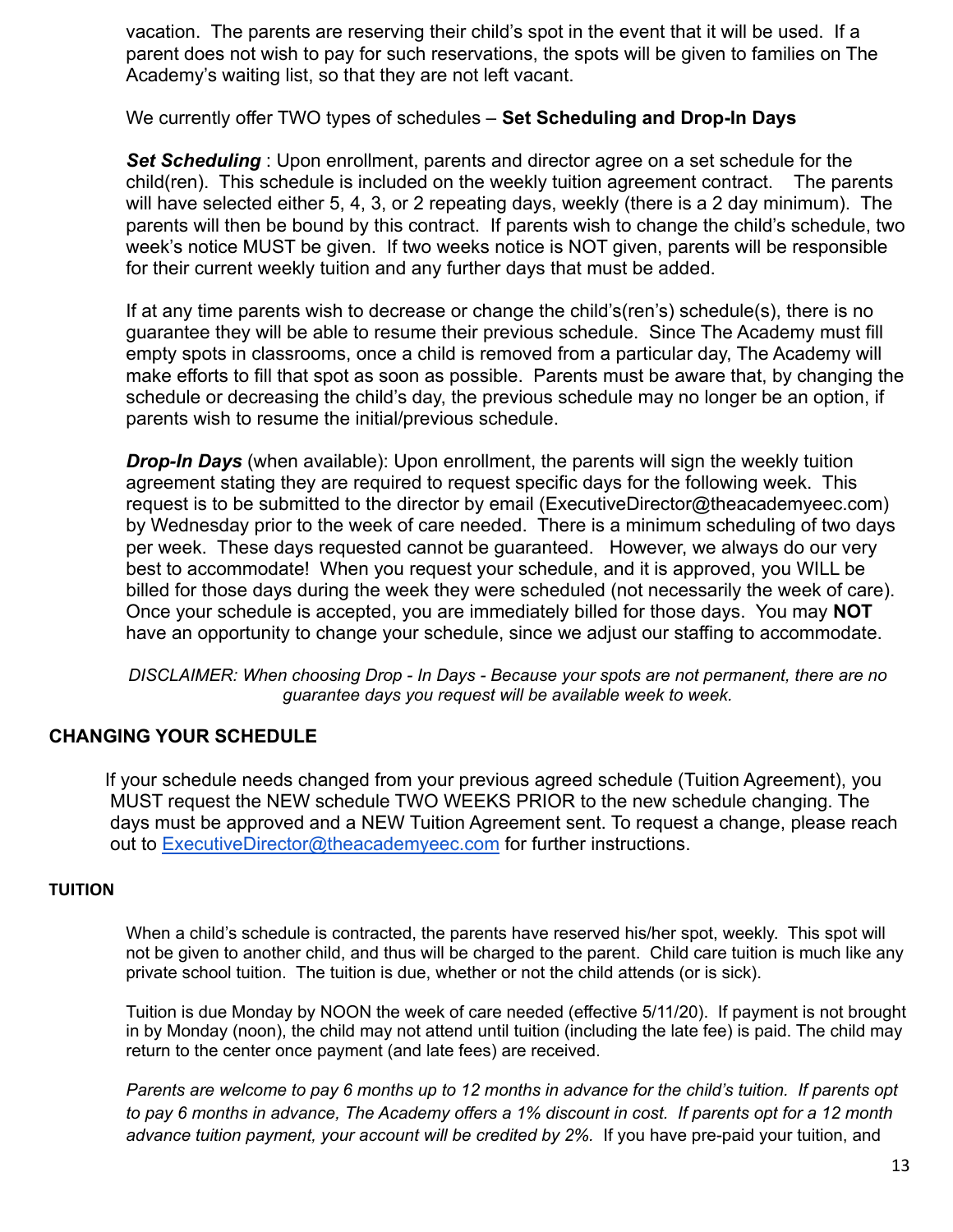there is a facility closure, or you chose to withdraw … OR, your services have been terminated by the academy for behaviors of yourself (parent) or your child, you will not receive a tuition refund. To be more specific, any time tuition is prepaid, tuition will never be refunded - even if the childcare services are ended either voluntarily or involuntarily.

Tuition rates will be subject to a slight increase every calendar year (at minimum), but may increase more frequently at the owner's discretion.

If you opt to request additional days and/or have a flexible schedule, upon request of those days (and approval), you will be immediately billed for the extra days. This will require payment by that Monday (noon), the week that the extra days were scheduled.

*Due to the COVID19 Pandemic,* we have found ourselves in a unique situation. The Academy, EEC (along with many other childcare facilities) became extremely vulnerable. Childcare is not a highly profitable business, and thus needs to be protective of income, in order to weather these scenarios.

*The Academy, Early Education Center may experience involuntary closures due to*: pandemics, epidemics (any illness related issues), government closures (at no fault of The Academy), natural disasters, terroristic acts, and any other issue that may arise at no fault of The Academy, Early Education Center. The Academy may choose to close during these situations, voluntarily to ensure the safety of the children and staff. When any of those referenced situations occur, please note the following changes/modification in Tuition Collection:

#### *First Week of Closure*

100% Regular tuition due - this will allow your child's position to be held, and will continue salaries for *Academy Educators until they are able to apply for unemployment. Online education for the children will continue.*

#### *Weeks 2 through Week 4:*

*50% Tuition Due in order to hold the child's position and continue to pay our teachers until their unemployment is able to begin. This will allow our Lead Teachers to continue to develop curriculum, improve the structure of the classrooms, and deep clean and sanitize their classrooms. This will also allow for overhead (rent, utilities, insurance costs, business vehicle loans, etc.. to continue to be paid).*

#### *Weeks 5 through Week 8*

*25% Tuition Due in order to hold the child's position and cover partial overhead of the building, during closure.*

#### *Weeks 13 through an indefinite amount of time:*

*to be announced, but will not exceed 25% Tuition Due*

Collection of tuition funds DURING a closure, allows the teachers to remain paid until they are able to *file for unemployment. Continual collection of reduced tuition funds throughout the closure, will allow The Academy to remain viable throughout the closure, and ensure your childcare center is able to* reopen, once restrictions are lifted and it is safe to do so (guidelines of the PA State Governor's Office *and CDC, will be followed).*

Subsidy Copays during a pandemic/government closure will be determined by the subsidy office. The Academy will NOT collect copays for the following reasons :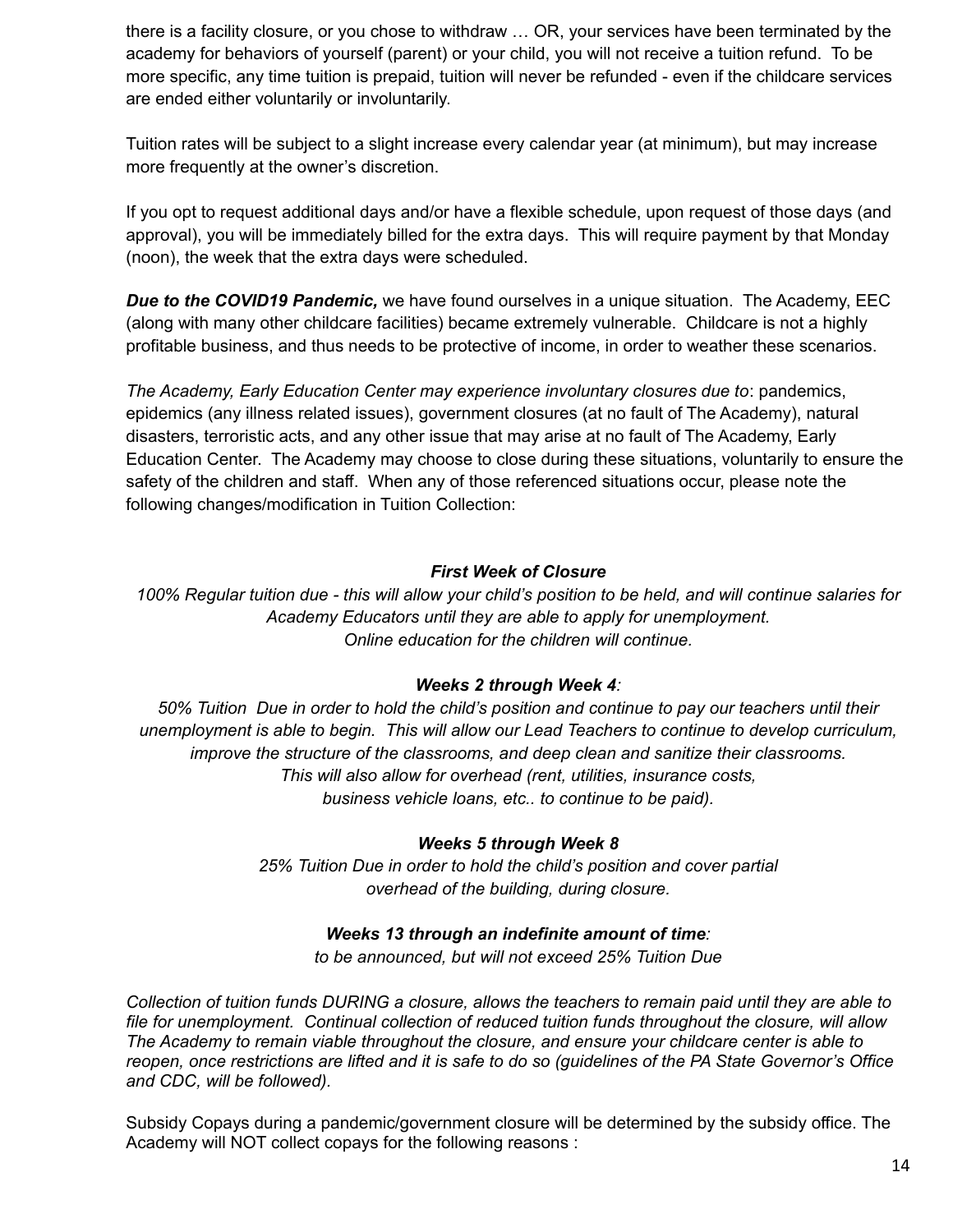*Child care providers that close for COVID-19 mitigation or to fulfill quarantine recommendations will not collect copayments from families for CCW (Child Care Works) for the period of the closure but will receive CCW payments based on the children's enrollment. If a provider is partially shut down, the provider may only collect copayments from CCW families whose children are actually in care.*

#### **CCIS CO-PAYMENTS:**

If parents are eligible for Childcare Information System payments, the co-pay is due by NOON on Monday (the week of care). Failure to submit co-pay in a timely manner will result in possible termination in child care services, and will be reported to CCIS (the Monday after payment is missed). This is a regulation set forth BY CCIS and followed by The Academy in order to comply with CCIS contracts. If CCIS decreases child care coverage for a client, the client must then supply the tuition privately in order to continue the child's current schedule.

CCIS families must be aware that although they may utilize the CCIS Subsidized payment option, they still are required to request a schedule change two weeks prior to care needed. If two weeks' notice is not given, parents will be paying privately for the previously scheduled days (not covered by CCIS).

If a family receiving subsidy child care aid through the ELRC office (or any other subsidy office), fails to turn in appropriate paperwork to the subsidy office and/or has a lapse in subsidy coverage, due to the child being placed on suspension (or for any other reason), private pay tuition must be collected in order for the child to retain his/her spot. If the spot is left unpaid, the child will be removed from care and (if parent wishes) placed back onto The Academy wait list (\$50 enrollment fee will be collected, and new paperwork must be submitted).

#### **ATTENDANCE**

Prior to drop off at The Academy, you will be required to 'request check in' on Kangaroo Time. This is especially important for our subsidy families, as the subsidy office will require you to do so. All children MUST be in attendance by 10AM. If you have not informed a staff member or marked your child absent we will mark your child as a "NO SHOW."

#### **ABSENCES**

If a child is contracted at a *full time schedule (5 days per week)*, the child's account is allotted FIVE (5) free sick days and two (2) FREE vacation days per year that parents may use upon request (change made: 4/2020). Parents may only use your sick or vacation free days, if the child is CALLED OFF BY 7:30 am (on date of service). Failure to call the child off by 7:30, results in the inability to use a Free/Vacation Day. Parents will be able to use their 5 free vacation days after the third month they are enrolled. *IF THE PARENTS HAVE AN OUTSTANDING BALANCE, THE 5 FREE DAYS WILL NOT BE CREDITED, UNTIL THE BALANCE IS PAID IN FULL.*

If the child is contracted at a Part Time Schedule (anything less than 5 days per week), the child will receive NO FREE sick/vacation days. Parents will be responsible for weekly tuition whether the child is in attendance or is absent at any point throughout the year. The parents of part-time children will pay for all center holidays/closures as outlined in the holiday closure section (BELOW).

All enrolled children's contracted days are reservations. If the child does not (or cannot) attend on any particular day, parents are still billed for reserving that particular spot. Absolutely, no exceptions.

#### **SUMMER ABSENCE**

In order to continue to reserve your child's spot throughout the summer months, tuition for the spots needed in the fall must continue to be paid timely. If tuition is not paid timely, your spot will be given to another child.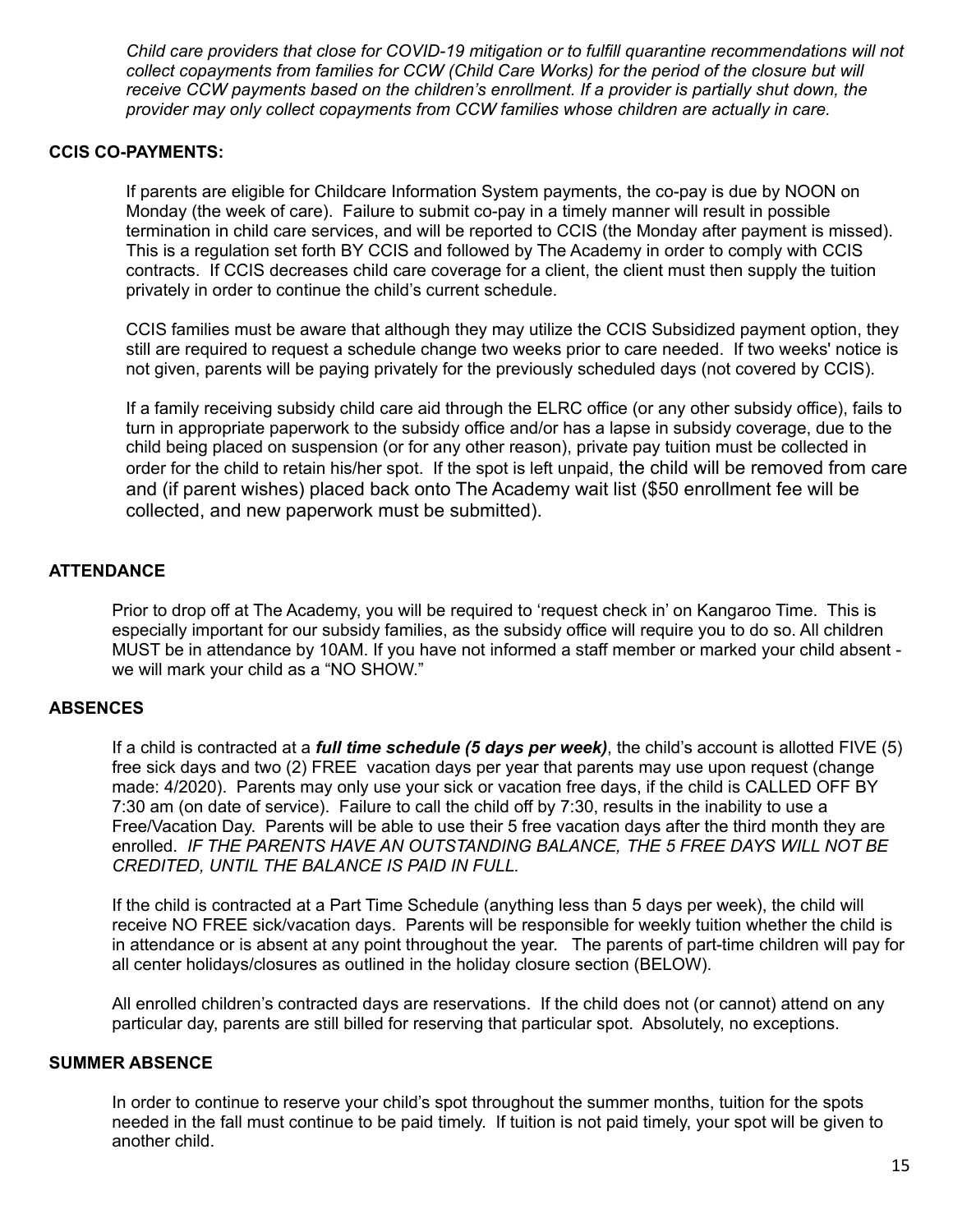#### **VACATIONS**

If a family is taking a vacation, we ask that the facility be informed ahead of time (if possible), and the tuition for that week(s) (if due) be submitted PRIOR to going on vacation. If tuition is late due to an absence or vacation, the child's account is subject to a late fee.

#### **PARENT - ACADEMY INTERACTIONS**

The Academy conducts all services in a professional manner, and asks it's families to do the same. If a parent has a question or concern with any aspect of services provided, discretion and privacy will be upheld to protect the child and parent/family and teachers. Communications will be kept private in either the office or over the phone (or electronic communication, when neither of the in-person communications are available).

Just as The Academy would not utilize social media to slander a parent or child, The Academy expects the same respect from the parent. Any post or comment on a post made on social media that intentionally or inadvertently slanders, disrespects, or breaches communication privacy interactions involving The Academy, teachers or enrolled children will be considered an immediate termination of services.

#### **HOLIDAYS / CLOSURES**

The Owner or Director may close the center or delay opening during inclement weather. Weather related delays or closures will be sent out via text/email through the Kangaroo Application. Please ensure your correct phone number and email address are submitted to The Academy. Tuition will be due if the child is scheduled, and the center closes due to inclement weather and/or if the parent chooses not to bring the child due to weather related causes.

If the center is currently open and must close due to situations such as inclement weather or a power outage, the staff will notify parents of present children first, then parents who will be arriving. We will use the emergency contact forms the Parent/Guardian has completed, contacting the Parent/Guardian first. If we are unable to reach the Parent/Guardian, we will contact the persons listed on the form by the Parent / Guardian. Please make sure all information is up to date.

In the event of an emergency closing all children must be picked up within one hour of being notified. The late fees of \$10 per 15 minutes will begin to take effect once the hour has passed. Parents will still be responsible for tuition for these closings.

If an emergency situation were to arise and the children need to be evacuated from the building, the premises, or the immediate geographical area, we will quickly and orderly move the children to our pre-planned safe locations and then contact each parent. Please see included *Emergency Preparedness Letter and Form.*

| New Year's Day      | Christmas Day                           |
|---------------------|-----------------------------------------|
| Thanksgiving Day    | <b>Christmas Eve</b>                    |
| <b>Memorial Day</b> | Labor Day                               |
| Independence Day    | Columbus Day *                          |
| President's Day *   | New Year's Eve (half day) <sup>1*</sup> |

#### **The center will be closed for childcare service on the following holidays:**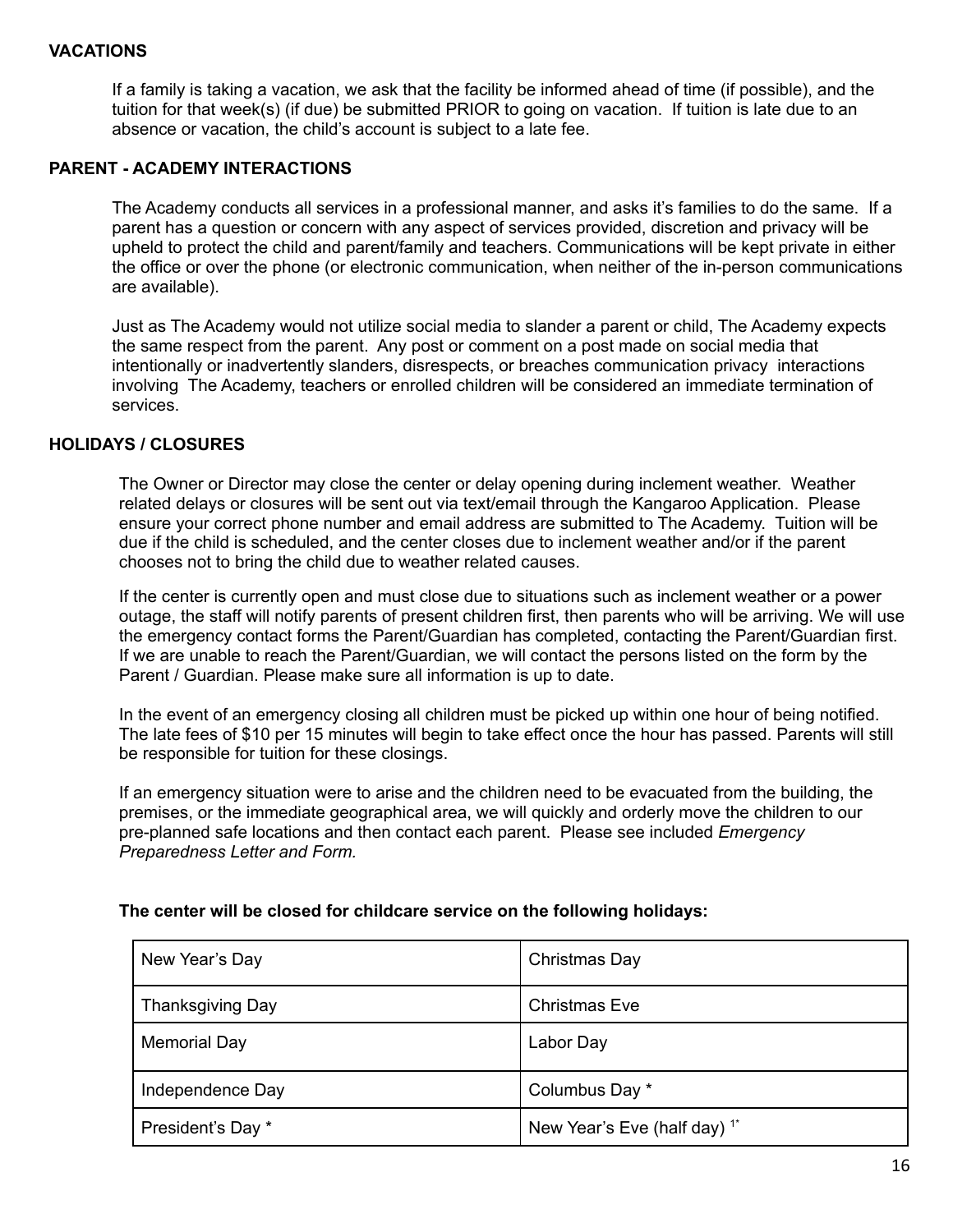| Day after Thanksgiving (Black Friday)* |
|----------------------------------------|
|----------------------------------------|

*\*Dependent upon attendance and the need. President's Day and Columbus Day added closures as of 4/2020, to allow for trainings, and planning for all center staff.*

<sup>1</sup>The facility will be open for half a day. Families will be charged regular tuition. Dependent on the *need and attendance.*

*Half Day Schedule:* DROP OFF : 6 AM - 8 AM LUNCH : 11 AM PICK UP : 12 PM

A "Holiday Closures" list for each year will be sent to parents via KangarooTime and posted inside the building for the year.

*Due to The Academy's contract with ELRC and the subsidy office, we are obligated to charge private* pay parents for these closures. If the "private pay" child is normally scheduled on the day in which the holiday falls, parents will be billed for that day. This is policy in every childcare facility that accepts *county subsidized payments. Parents may use their 5 free sick/vacation days on these closures if they wish.*

#### **ARRIVAL / DEPARTURE**

Please refrain from parking in our Handicapped parking spot. This is reserved for anyone with a physical disability.

Please be brief during pick up and drop off (3-4 minutes maximum). We ask that parents please do not occupy these spots for more than a few minutes. If parents wish to speak to a teacher at length about their child, or the director about a concern, parents must schedule an appointment (either in person, or by phone) in order to allow vacant parking spots for drop-off and pick-up.

Please do not allow your car to run, during pick up and drop off. Parents should not allow another child in the car during pick-up and drop-off. Parents should hold the hands of their children immediately upon leaving the classroom, until the child is safely placed in the parent's vehicle.

During a pandemic or federal/state/local emergency, pick up and drop off procedures may be altered in order to ensure safety of staff, children and families. Owner or Director will release guidelines at that time.

#### **LATE FEES**

#### **TUITION**

*Late fees will be charged as per the following:*

- $\star$  Pick-Up after 5:30 pm closing time: \$20 per 15 minutes.
- ★ Late Tuition (anytime past noon on Monday, tuition is due) or if a tuition payment is not received by NOON on MONDAY (the week of care) at a rate of \$20 per week. This will be automatically billed through Kangaroo Time. Example: Tuition for week one is paid on the evening of Monday. A late fee will be added to the week 2 invoice.
- $\star$  After 10 hour period in care: \$5/1 minute (see below)

Kangaroo Time sends out invoices on Saturday (the week prior to care). Payment on these invoices are due by Monday (noon), the week of care, given. Kangaroo Time will automatically apply a \$20 per week late fee, if there is a balance on your account. You are welcome to pay with cash / check as always (due Monday, by noon in the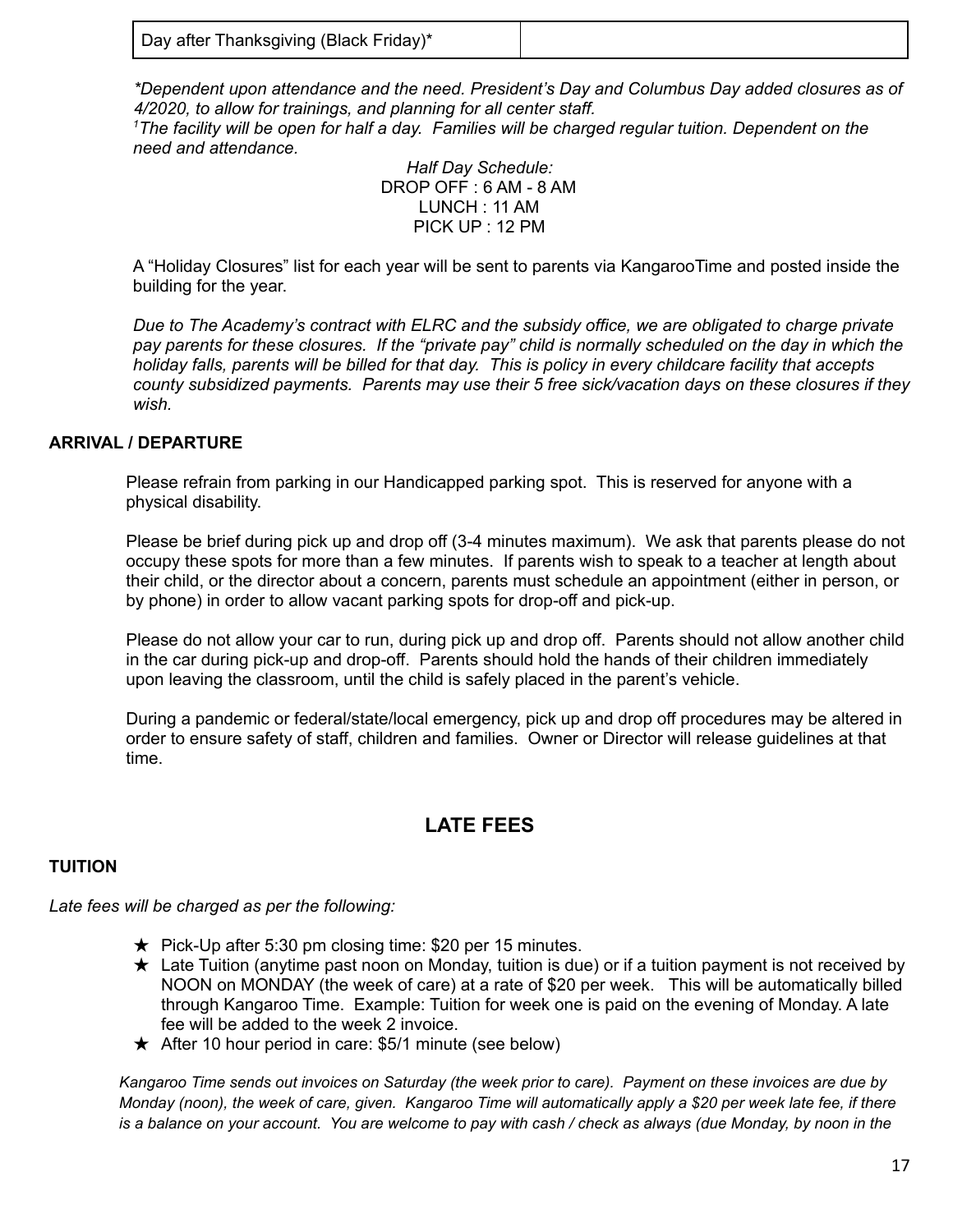*tuition box at The Parent Station), or through the Kangaroo Time application (electronically). Because Kangaroo Time accepts electronic payments, there will be no exceptions made to any late payment.*

#### **EXTENDED DAYS**

*Care Beyond 10 Hours* -- The Academy daily tuition is for a 9.5 hour day (hours must be agreed upon by parent and provider and included in Tuition Agreement). We feel that it is not in a child's best interest to be without parental care for more than 10 hours per day. If a child is not picked up within a 10 hour period, their account will be charged at a rate of \$5 per 1 minutes per child. This will be included along with any other late fees (i.e. pick-up after 5:30 PM).

*Care Beyond Tuition Agreement* -- Each child's weekly schedule as agreed upon in the Tuition Agreement, must be followed. If a child is repeatedly picked up after the agreed upon time, the parents risk a late fee assessed of \$5 per 15 minutes, past the agreed upon time. Similarly, if the child is dropped off prior to the agreed upon drop-off time, it will be charged at a rate of \$5 per 15 minutes.

#### **APPROPRIATE PARENT ATTIRE**

Parents are not permitted to enter the facility without appropriate clothing. Clothing must be clean, non-revealing and appropriate to wear around children. Parental clothing must not contain lude comments or phrases or pictures. Parents found to be wearing inappropriate clothing, will be asked to no longer wear such attire. If the parent refuses to follow these guidelines, this will result in termination of services.

#### **APPROPRIATE ATTIRE FOR CHILDREN**

Children must be dressed for the season (long sleeves and pants in the winter and more cool clothing during the summer months). Although The Academy does have spare clothing bins, they are not to be used by parents as every-day attire. They are for extra spills or messes on the children throughout the day.

Children should be dressed in clothing that is able to be played and worn 'hard'. We take our children out almost every day. Although we do our best to keep clothing free of dirt, food, and messes – they *are* children and will get messy during play and eating times. If you do not want a particular item of clothing or shoes to become marked, please DO NOT wear that item of clothing on your child to the facility. We will also not change clothing or shoes of a child in order to play, paint, or eat. Whatever item of clothing your child arrives at the center in, will remain on the child unless it becomes dirty or soiled. We will then utilize the spare clothing items you have stored for your child at the center as substitutes, or if none remains we will utilize one of our spare sets of clothing and ask that it is laundered and brought back the next day.

Children may not wear sandals or shoes with an open toe. Because we run hard and play hard outside, shoes other than sneakers or closed-toed shoes can be a safety hazard. Children that arrive in sandals will not be able to be included in our daily activities and parents will be asked to either bring appropriate shoes to the facility, or take the child home for the day.

Please be sure to have a minimum of two extra sets of weather-appropriate clothes for your child, daily. If your child soils their clothing, it will be sent home in a plastic bag, hanging on his/her hook. That is the parent's indication to replace those clothing items, with an additional set. We do not have spare clothing items, in which to clothe your child. If your child does not have spare clothing items to utilize in the event of an accident or spill, we will call the parent at work and ask that clothes are brought in, or the child to be picked up.

#### **MANDATED REPORTERS**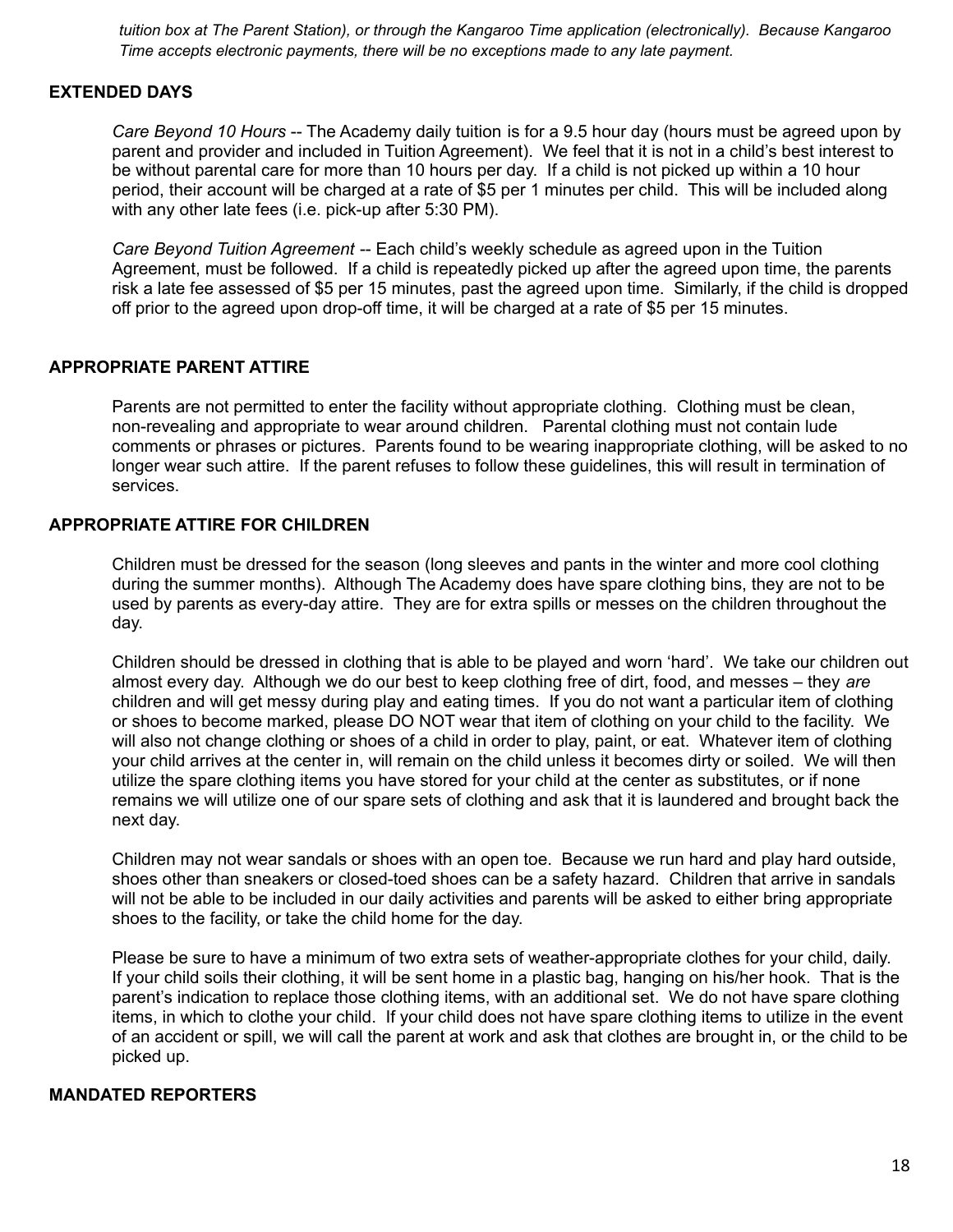As early childhood education professionals, The Academy care givers and educators are mandated reporters of child abuse. If a teacher suspects child abuse or neglect in the home of one of our enrolled children, we must report this to Childline (child abuse reporting agency in the state of Pennsylvania). We are not obligated to inform the guardians or caregivers that any report was filed.

#### **RELIGIOUS PRACTICES**

We value and respect all religious celebrations and we educate our students on all forms of celebrations. We invite parents to speak to our classes about their family's celebrations in order to help children understand the beautiful diversity of our population. We allow grand celebrations of most holidays to be left to the families in the privacy of their own homes.

#### **TERMINATION OF SERVICES (Expulsion and Suspension)**

The Academy reserves the right to discontinue services for any client at any time without warning due to uncooperative parents or those (children or parents) that do not comply with any of the policies and procedures noted herein. Regardless of means/methods or reason behind termination, *a total of two week's tuition will be due upon termination.*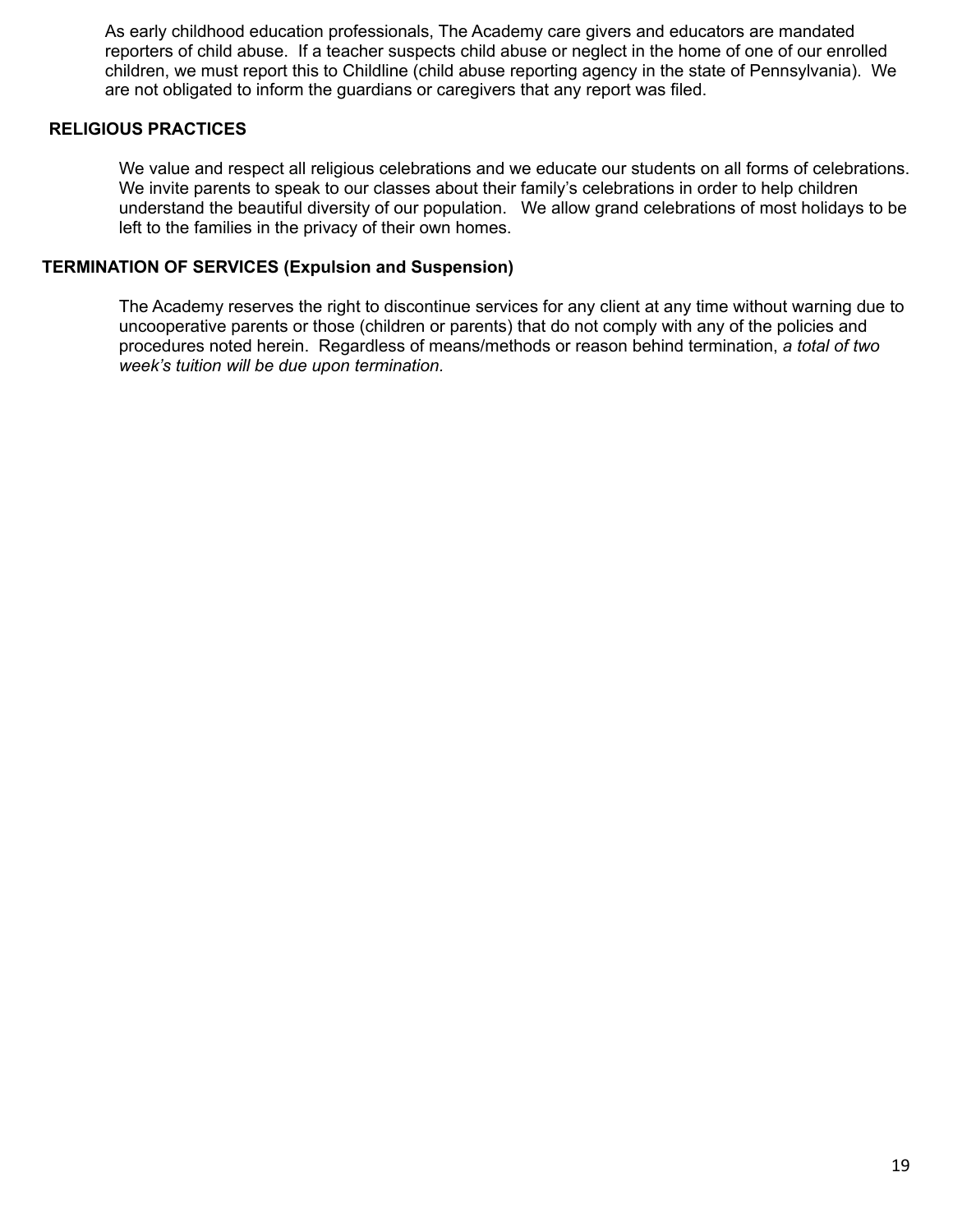

THE ACADEMY, EARLY EDUCATION CENTER PROGRAMS Our Center Classrooms

## Program Standards:

- 1. Teaching and Curriculum The Academy, EEC's program is aligned with Pennsylvania State Standards and constructed in such a way, so as to include all styles of learning. We believe play is a very important, essential aspect of learning for the young child. We incorporate many of our learning objectives with active play pieces. In the future, we will be purchasing a pre-made curriculum which is on par with the standards of Keystone STARS (and is one of their requirements, to continue through the program).
- 2. Wellness We feel a child's wellness and health are the cornerstone to a successful learning environment. This piece of our program begins with healthily planned and prepared meals. The Academy utilizes as much fresh and in season fruit and vegetables as possible. We serve lean cuts of meat, whole grain components, and prepare all meals on-site. Exercise and movement is essential to keeping your immune system fully functional (moving those good-for-you antibodies around in the blood, and keeping illnesses at a minimum). Both exercise and yoga/meditation techniques are utilized in the classrooms, daily to keep our little one's bodies healthy and well.
- 3. Assessment The Academy uses bi-annual assessment tools in order to observe and record advancement in our program's state-aligned curriculum. Parents are given observations and reports, and quarterly parent-teacher conferences will be arranged. Our teachers are continually observing your children, and will always reach out with positive comments, improvements or concerns on a day-to-day basis.
- 4. Families The Academy families are families to us all! We keep families up to date hourly with our Kangaroo Time parent application for cell phones or tablets. The teachers share pictures, meals, nap times, diapers, and activities/curriculum daily. Your phone app will update every 30 minutes as teachers continue to add information. We encourage open communication between home and school – to provide the child with consistency in his/her young life. We will offer parent involvement activities throughout the year, in conjunction with our weekly themes.
- 5. Environment We feel a positive, loving environment allows the young child to feel comfortable and confident to promote optimal learning. We greet families in the morning, encourage communication, and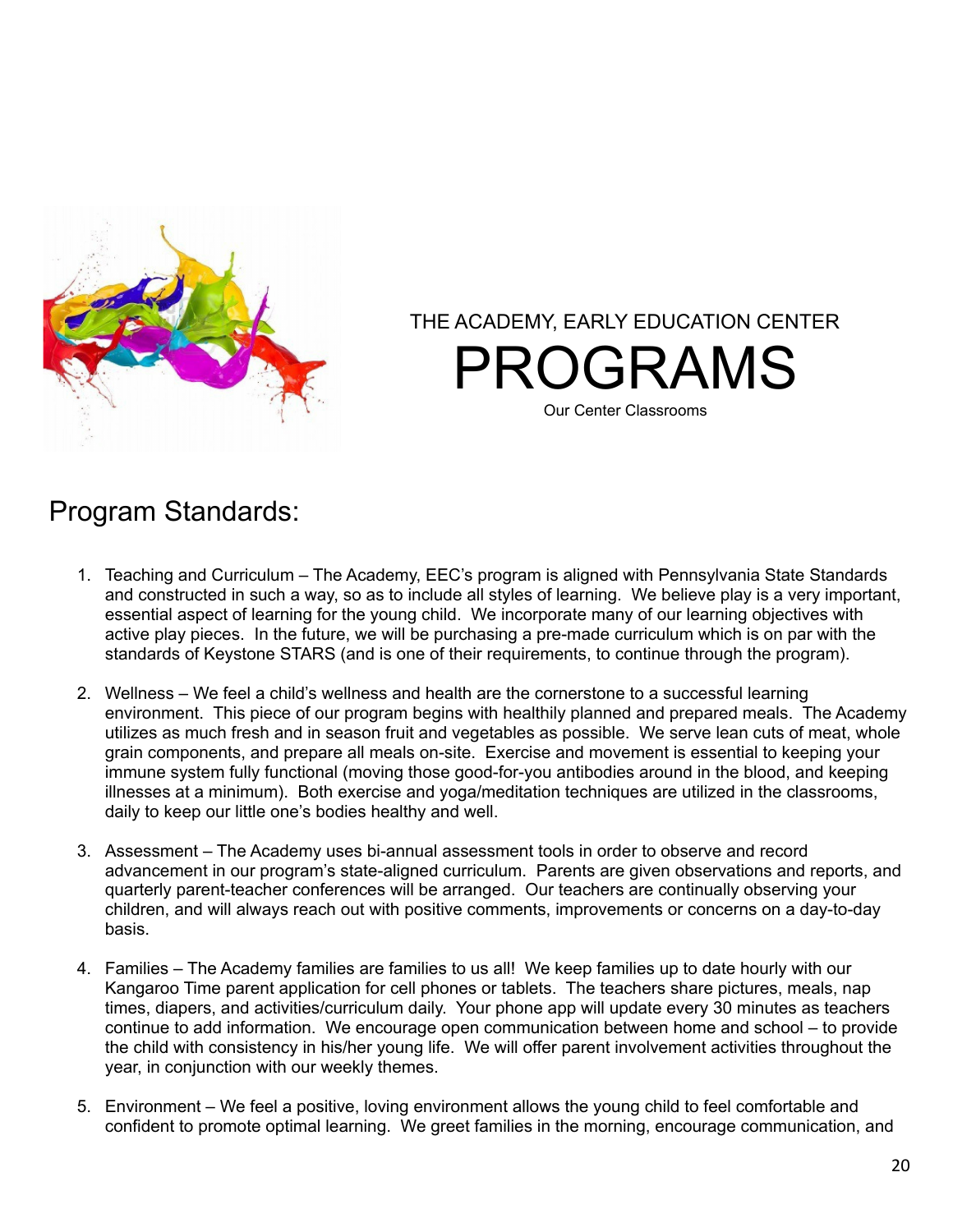engage in friendly interactions between parents, staff, and children. Positive reinforcement is utilized heavily to encourage young children to engage in positive behaviors.

## **INFANTS**

#### **ROUTINE**

We allow our infants to create their own schedules. If they are tired, they sleep. If they are hungry, they are fed. In general, most infants (as they grow) set their own schedule and routine.

#### **FEEDING**

#### *Formula*

On CACFP (Food Program) forms, parents must indicate what formula (or breast milk) is preferred. We offer Similac Advance through the CACFP. If this is the formula parents select for their infant, we are happy to make the bottles at our facility. In this case, parents send in clean, sanitized empty bottles (enough for the entire day's feeds). If the parent prefers a different formula other than what is offered, parents must send in pre-made bottles labeled with each child's name and date the bottle was prepared. Parents that select to allow their infant to utilize the formula offered by The Academy, must bring in enough bottles and nipples (one per feeding per day).

#### *Breast milk*

The Academy follows guidelines set forth by the American Association of Pediatrics and <https://kellymom.com/> . Any bottles containing breast milk will be discarded within one hour, after each feeding. Fresh breast milk must be used within 48 hours. Previously frozen, thawed breast milk must be used within 24 hours. Thawed breastmilk bottles are not refrigerated and kept for future feedings. Families may bring breast milk in labeled containers or bags and the center will store this for use. The containers must be manufactured specifically for the use of storing breast milk. If the family is providing the center with breast milk and the center runs out, the Parent will be called. Breast fed babies must have two additional frozen servings of breast milk kept at the facility, in the event the infant requires an additional bottle.

If a nursing mother wishes, she may stop by during the day on a work break to feed her infant. The Academy will make appropriate accommodations for a mother to have privacy (if requested) while feeding her infant.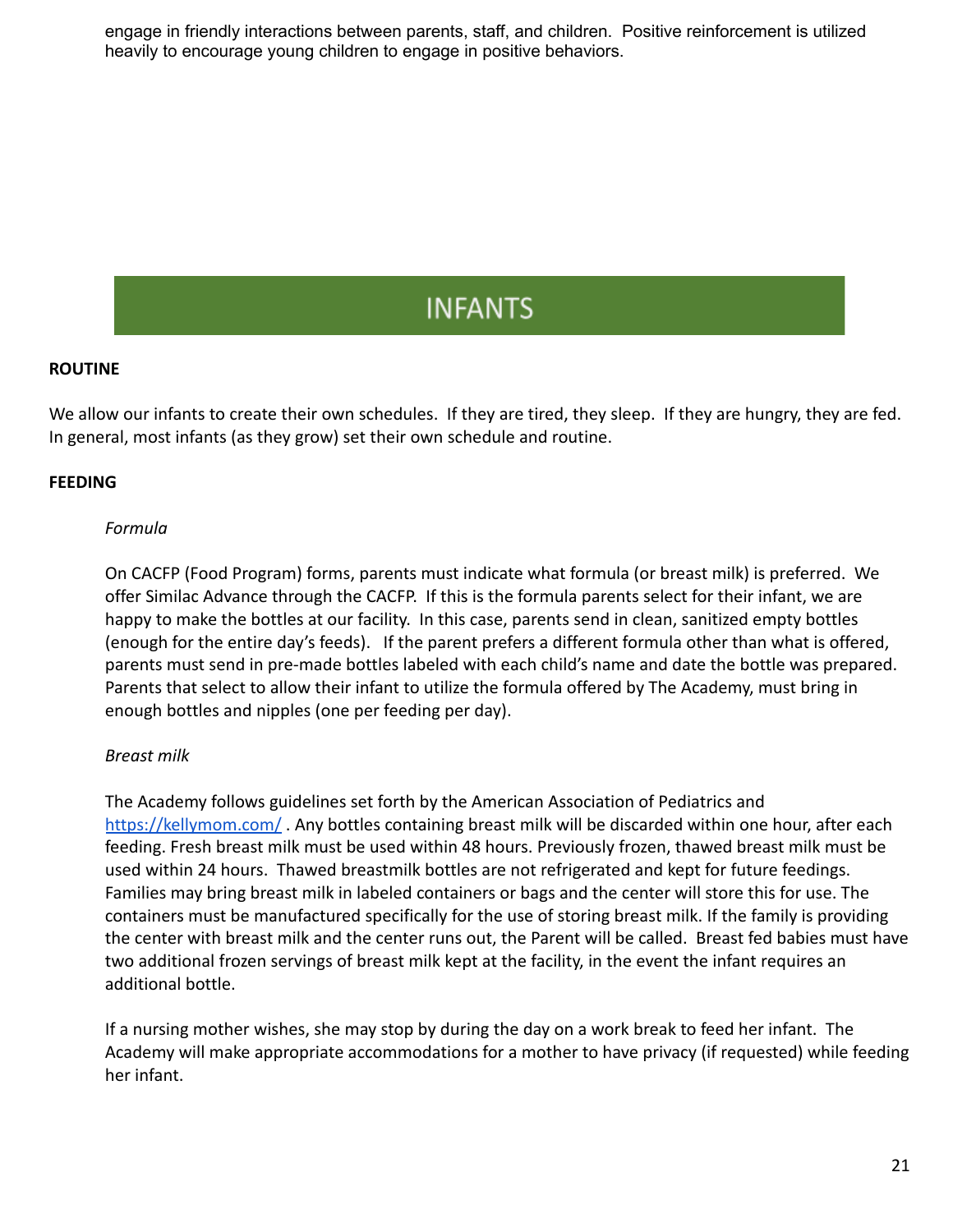Once an infant reaches the age in which they are ready for solids, we offer wholesome jarred food as well as nutritionally balanced table food meals, as per the guidelines of the CACFP.

Our policy on introduction to foods is to follow the parent's lead. We will not introduce a new food unless informed by the parents. The Academy would like our parents to send the notes about NEW food introductions over the parent communication application (Kangaroo Time). However, The Academy is bound by the rules and regulations of the CACFP. If your child does not abide by the appropriate meal pattern for his/her age, we will request a note from his/her doctor stating their current meal pattern is appropriate (medically) for the age range. This form is required in order for us to participate in the CACFP. Please see the included infant meal pattern chart for more information and to determine if your infant falls within the appropriate guidelines.

While we understand some parents want their children fed at a very specific time. We will do our best to accommodate this routine. However, if we feel the infant is not getting enough nutrition, we will feed the child in order to satisfy their need for nutrition at our discretion, unless there is a note from a medical physician stating otherwise with a very specific plan for amount and frequency of feeding.

#### **INFANT SLEEP**

Each infant is assigned a crib while in our infant room. Our sheets are washed weekly. We suggest parents bring in a blanket from home (labeled with the child's name), in order for our infants to feel more comforted with something familiar – they may only use a blanket while awake in the play space. However, we are not permitted to allow infants in the crib with any objects (with the exceptions of pacifiers, and sleep sacks). We always lay a child on his/her back to sleep. We check on our infants frequently throughout nap time, to ensure their safety.

#### *• SIDS Reduction and Prevention Policy:*

Sudden infant death syndrome is the unexplained death of an infant under one year of age. The Academy, EEC. will always sleep infants on their back (considered to be the safest and healthiest sleeping position) unless the child's physician submits to The Academy, a signed medical document/statement specifying the child's exact medical condition which necessitates, alternative sleeping position, and duration that this must occur. This document will then be kept on file at the facility. The Academy does not use wedges or position devices. Infants will not be laid down with bottles or Sippy cups of any kind. Sleeping position at The Academy will always follow the American Academy of Pediatrics Guidelines. Infants may not use blankets, pacifiers with a stuffed animal connected, stuffed animals, crib bumpers, or any other soft material. Parent or center-provided sleep sacs are acceptable for use, during infant sleep. Infants will be checked every 10 minutes by the staff member to whom the child is assigned during the day.

The Academy highly suggests infants are in the same sleeping environment at home, as they are when attending The Academy's program. The rate of SIDS is significantly increased when an infant's sleep environment differs between home and their childcare-giver. We encourage all infants to be placed on their backs in a safe crib, while at home.

#### **COMMUNICATION**

We ask that parents inform our caregivers if the infant takes a pacifier, requires a "lovey" or likes to be held or comforted in a particular way. Communication between parent and caregiver is absolutely essential at this age. The Academy Caregivers utilize a phone and tablet application called "KangarooTime" that informs parents about the child's day (mood, wet/dirty diapers, how many ounces of formula/breast milk and what time the child ate, or what foods, how well he/she napped, and his/her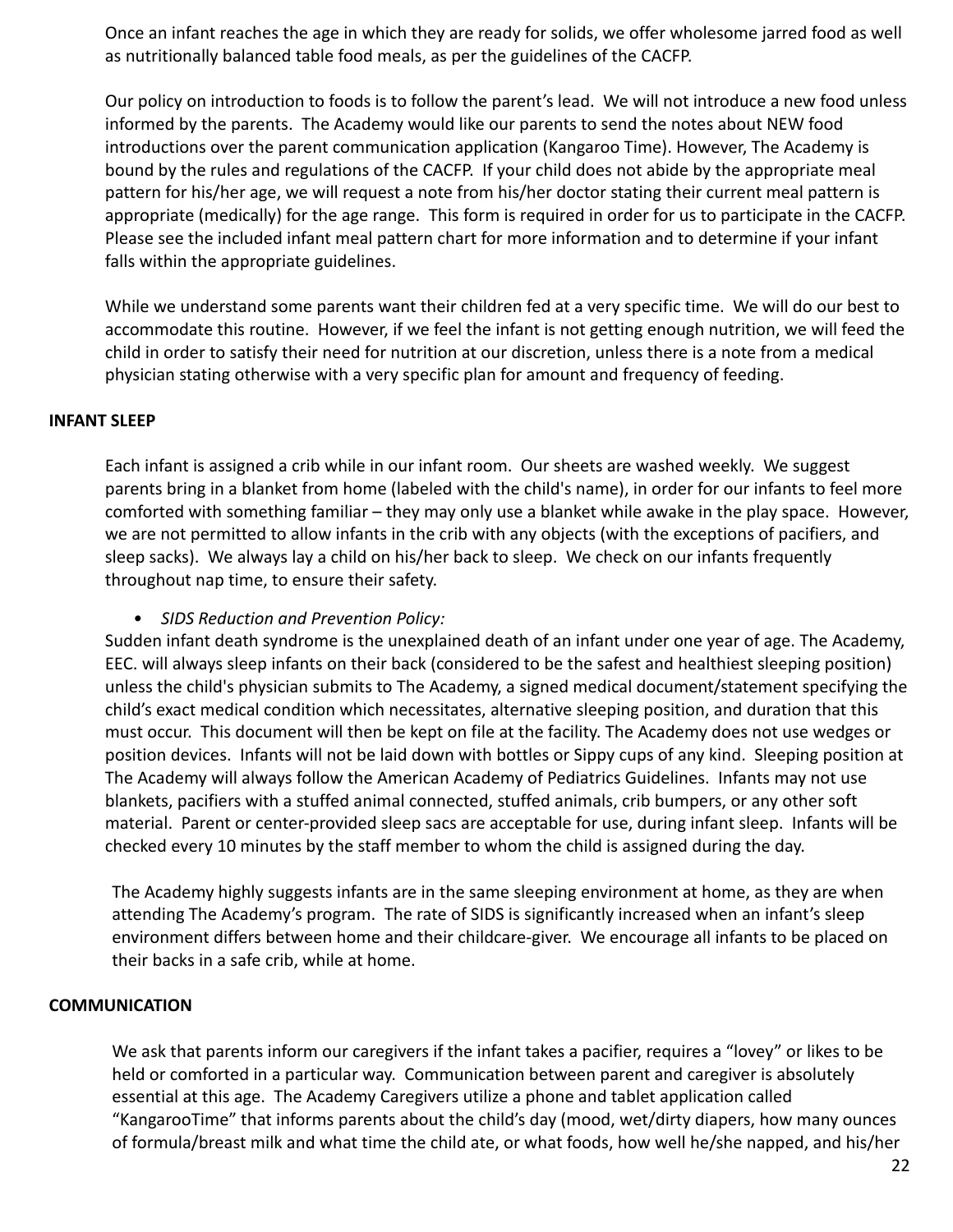general mood). We would like to know how our infants fared during the evening hours at home. We ask that parents become familiar with KangarooTime, in order to make notations about each child's evening and weekend. Communication (either verbally or written) is essential for our caregivers, so we know what to be on the look-out for throughout the day.

#### **ACADEMICS**

Although our group is young, we begin education early! The *Creative Curriculum* has material aimed towards infant education and development. The Academy infant room teachers sing the alphabet, begin counting, sing many children's songs, teach body parts, and even begin SIGN LANGUAGE!

#### **SUPPLIES**

The Academy asks parents to bring in a box of tissues on the  $1<sup>st</sup>$  of every month, and a sleeve of diapers and container of wipes as the child is in need (caregivers will inform parents ahead of time). Parents are asked to supply The Academy with at least two sets of clothing changes for our infants. Bibs are provided.

## YOUNG and OLDER TODDLERS

#### **ACADEMICS**

The Academy education continues with our Young and Older Toddlers (12 months through the last day in the 23 $^{\text{rd}}$ month). We begin with the letter "A" and continue on. The Academy YT and OT Curriculum is handcrafted to suit the particular needs of the immediate group, and state-standard aligned. Our goal is for our Young Toddlers to recognize all 26 letters by their 23<sup>rd</sup> month. We sing songs, learn to count, learn colors, learn shapes, practice sharing ( a challenge at this developmental age ), and begin exploring the outside! Our Toddlers enjoy water play, practice using crayons and paint brushes, and much more! We observe and evaluate our Toddlers at minimum, every six months. We offer parent-teacher conferences to discuss results.

#### **DAILY ROUTINE**

The Academy Toddlers are served breakfast until 9 am. After cleaning up, The Academy Toddlers have some free play time before outside play time. At approximately 9:30 we begin circle time – we sing, count, talk about colors, shapes, and more. Toddlers participate in gross motor time, dramatic play, arts and crafts and more. At 11 am our Toddlers are served The Academy nutritionally ( and appropriately bite-sized) balanced lunches. After clean-up it is nap time. Depending on the activity level for the day, our Toddlers nap between 12:15 and 2:15. After diapering and cleaning up post-nap, we have free play and read books (and some outside play time) until parents arrive.

#### **SLEEP**

The Academy Toddlers nap on the floor with individual napping materials brought from home (sleeping bags, nap roll or mat). We send home each child's napping materials weekly to be laundered. Each nap mat must be labeled with the child's name. The nap mats will be individually contained in a sleep bag, labeled with each child's name.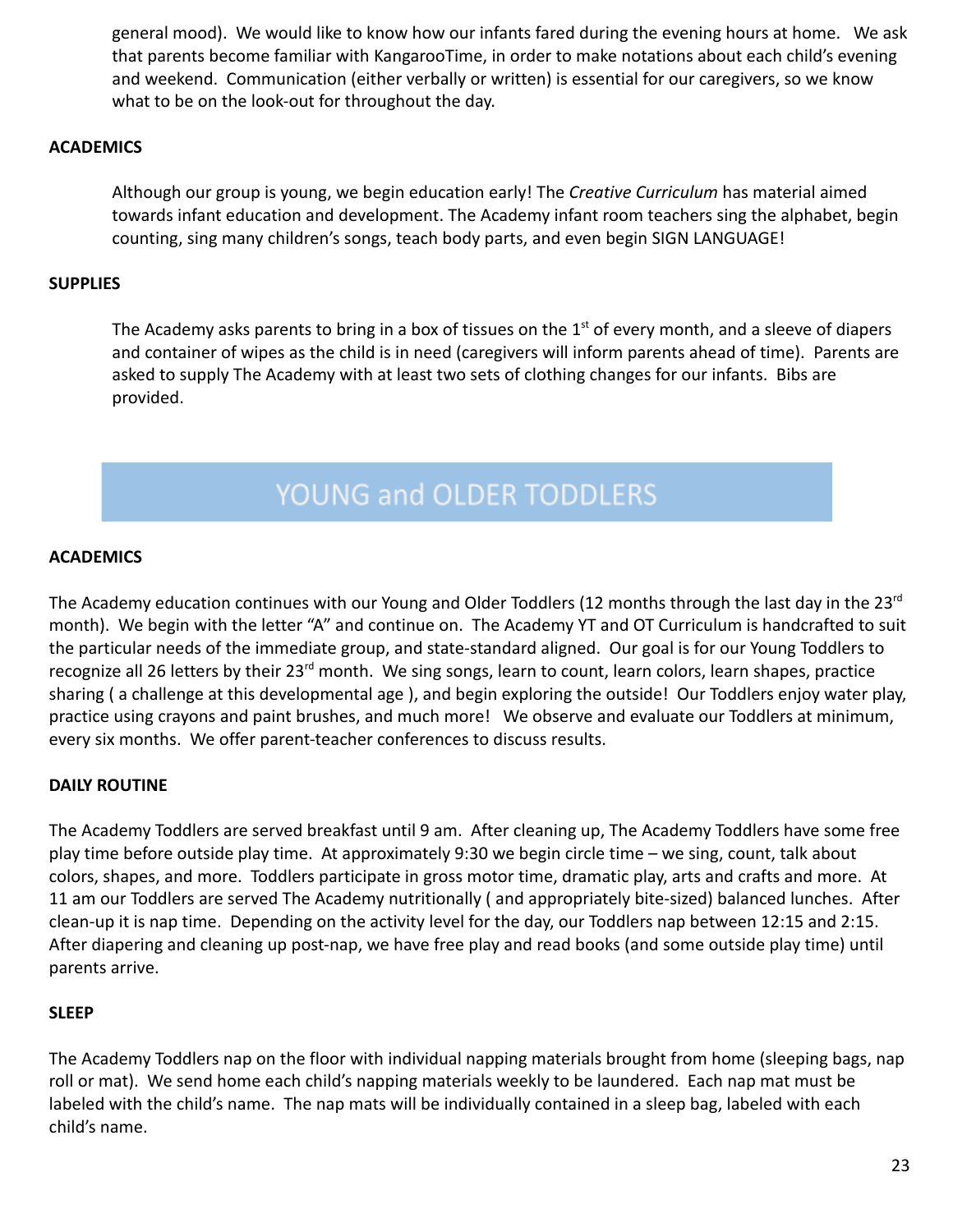#### **SANITIZING**

Our Toddler teachers remove mouthed toys from the available child care space when dropped to avoid any bacterial or viral illness spread. We often sanitize high chairs, cribs, and toys daily.

#### **SUPPLIES**

Parents are asked to bring in two extra sets of seasonal clothing sets, along with a set of wipes and tissues (at the beginning of each month) and diapers (teacher will inform parents when the child is low). (1) Container of Sunscreen (minimum SPF of 30) labeled with the child's name (beginning April  $1<sup>st</sup>$  of each year). Parents are asked to bring blankets and/or stuffed animals in order for the child to feel comfortable during rest time.

Sippy cups will be provided, labeled with the child's name and washed and sanitized, daily.

#### **DIAPERS / TOILET TRAINING**

When providing diapers or pull- ups, we ask that parents bring in a full unopened package the following scheduled day. Children wearing diapers will be changed on the changing table only.

Each teacher will utilize Kangaroo Time in order to communicate with families, (a few days prior) when the child will run out of diapers. It is the parent's responsibility to continue to utilize the communication application to read about the child's day, and be aware of diapers, wipes or clothing shortages. If the parent does not bring in diapers in adequate time and the child runs out of diapers, The Academy has an extra supply of hypoallergenic, natural diapers on hand. The spare diapers will be charged at a rate of \$2/diaper to the child's tuition account for each diaper used, until a new supply of diapers is brought in for the child.

Toilet training for an individual occurs over a period of time that can range from a few weeks to several months and include several stages of development. Regressions are not unusual during the process, particularly if the child is affected by such things as illness, a move to a new home or child care center, or even a new member of the family. Accidents are expected and never met with disapproval. Daytime control may occur easier than nighttime control. The staff will aid the parent/guardian through this process when the parent has decided to begin the process and has done so in the home.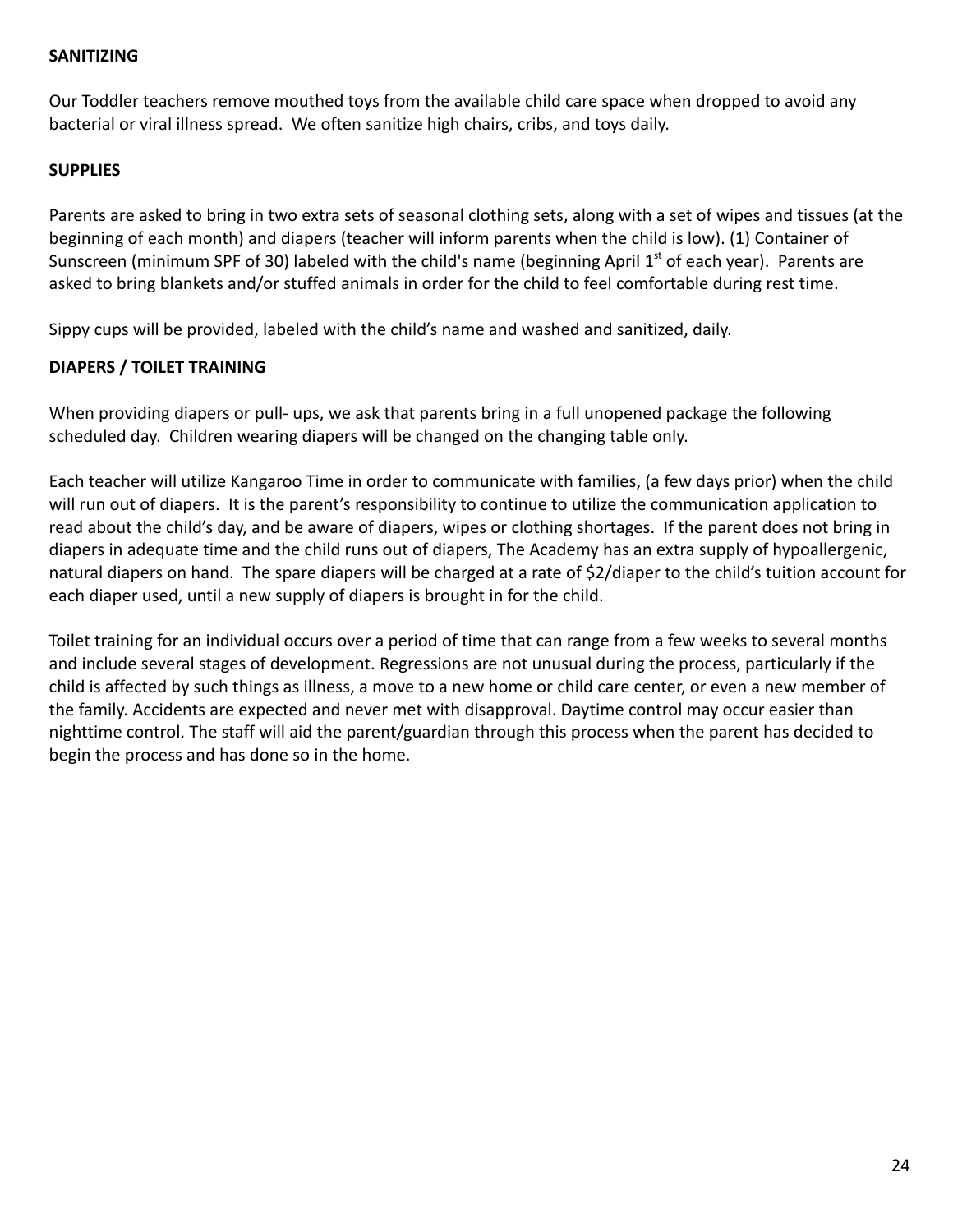## Pre-School 1 & 2

[ ages 24 months to 35 months ]

**ROUTINE** (may change, depending on children/classroom needs):

6:30 to 9 am – Breakfast 9 am to 9:30 am– Circle Time (we talk about the weather, days of the week, letters, shapes, numbers, colors, sing songs and play games) 9:30-10 am – Centers / Organized Play 10 am to – 10:30 - Craft time and fine motor skill practice 10:30 to 11 – Gross Motor / Outside Play 11 am to 11:30 – Lunch 11:30 to 12 – Clean up and diaper/potty time 12:15 to 2:15 Rest/Nap 2:15 – 3:15 Clean up/Diaper/Potty time and Snack Time 3:15 to close – Free Play (parents begin to arrive)

#### **MEAL TIME**

The Academy Older Toddlers eat with their utensils. We eat at tables together, and practice manners. As with all the other children in the facility – our meals are nutritionally balanced and follow the CACFP meal pattern for this age group.

#### **SUPPLIES**

Parents are asked to bring in TWO sets of seasonally appropriate clothing, one package of wipes and tissues  $(1<sup>st</sup>$  of every month), and one sleeve of diapers (if appropriate). If the child is potty training – The Academy caregivers ask that pull ups (if being used) and an additional set of clothing is retained for accidents.

#### **DIAPERS / TOILET TRAINING**

The Academy feels that communication between home and caregiver/teacher during potty training is essential for success. Our teachers will keep toilet routines consistent between home and school. Deviation from what's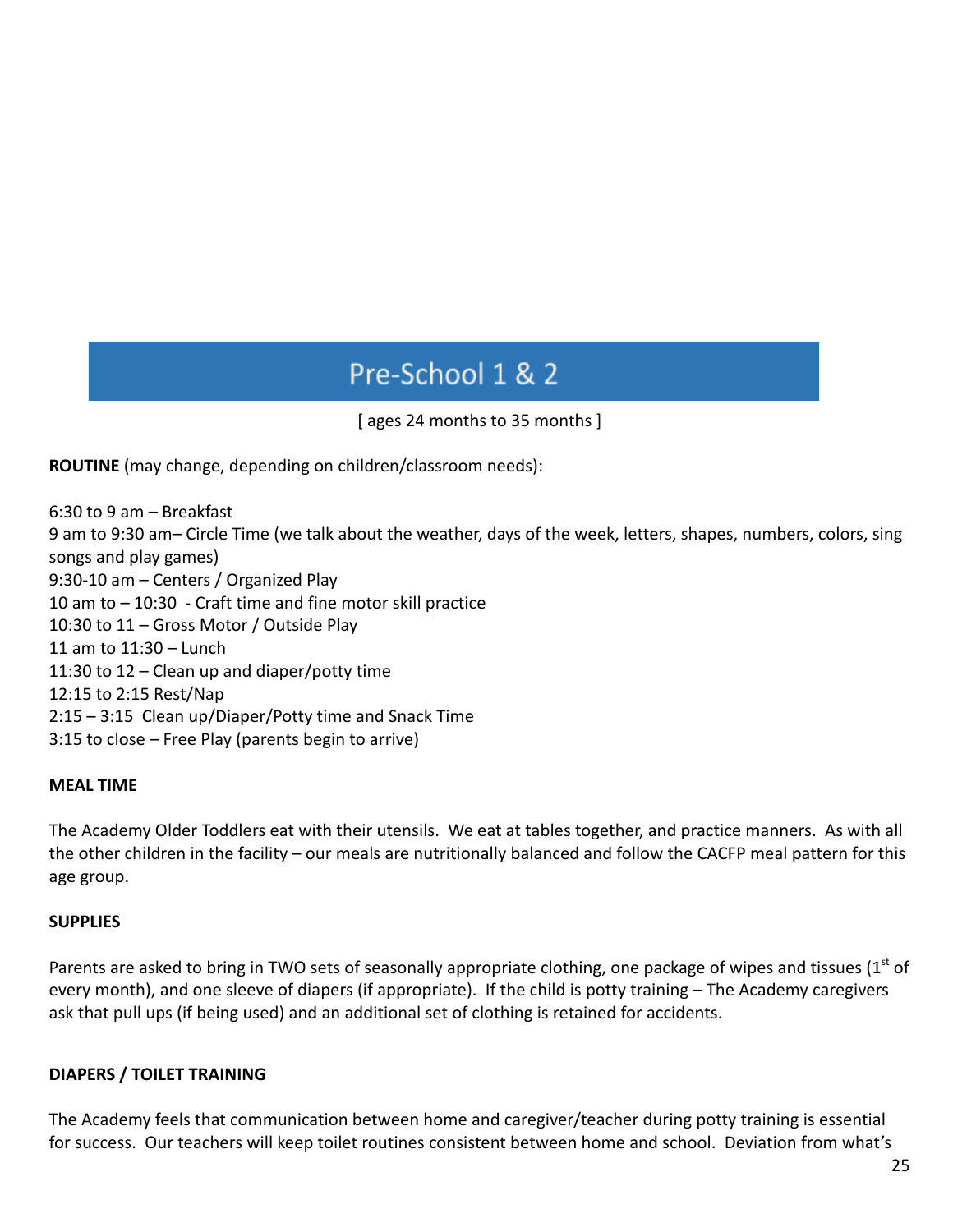'normal' for the child can be disruptive and confusing. We rely on the parents to guide us in the direction they would like to go with potty training. We ask that children in our Pre-K classes are fully potty trained (as there are no diaper changing areas in those rooms), so we work hard on completing the training process during this time period.

Each teacher will utilize Kangaroo Time in order to communicate with families, (a few days prior) when the child will run out of diapers. It is the parent's responsibility to continue to utilize the communication application to read about the child's day, and be aware of diaper, wipes or clothing shortages. If the parent does not bring in diapers in adequate time and the child runs out of diapers, The Academy has an extra supply of hypoallergenic, natural diapers on hand. The spare diapers will be charged at a rate of \$2/diaper to the child's tuition account for each diaper used, until a new supply of diapers is brought in for the child.

Please note - children who are not potty trained, are not able to come along with The Academy on off-site field trips. Children who are not potty trained and whose classroom will be attending a field trip, will be responsible for finding alternative care on that particular day.

## PRE-K

#### **ROUTINE**

The Academy's Pre-K program begins promptly at 9 am. Parents should have the children at the facility and have time to eat breakfast (if not done so at home) and finish before 9am. Our children participate in the program from 9 through 11am. There will then be a break for our nutritionally balanced lunches. Pre-K will clean up, and have free-play time in centers until approximately 12 pm. Nap time begins at approximately 12 PM. In order for children to be enrolled in The Academy PreSchool and Pre-K programs, each child MUST be potty trained. The facility's Pre-K classroom does not have the appropriate set up for diaper changing. If a child is not potty trained, the child will not be able to participate in their developmentally appropriate classroom.

#### **CURRICULUM**

Academy, EEC utilizes a curriculum which is aligned with Pennsylvania State Standards, *The Creative Curriculum by Teaching Strategies* (described above under CURRICULA). The teachers will add to the program as needed. The Academy stays in close contact with local Kindergarten educators to ensure our students are prepared for their ongoing education, and are attending elementary school with a significant knowledge base and skills necessary for success. PreK Educators will cover many different subject areas to give each child a well rounded education, and utilizes different teaching methods in order to reach each child (as individual and unique learners).

The Academy feels physical activity is important in the lives of our young children – and we incorporate physical movements/activities into our educational curriculum.

#### **SUPPLIES**

Parents shall bring in the following:

- 1. (2) Labeled sets of weather and size-appropriate clothing.
- 2. Nap-roll/Mat/sleeping bag for nap time (LABELED with child's name)
- 3. Container of Sunscreen (minimum SPF of 30) LABELED with child's name-Beginning April 1st of each year.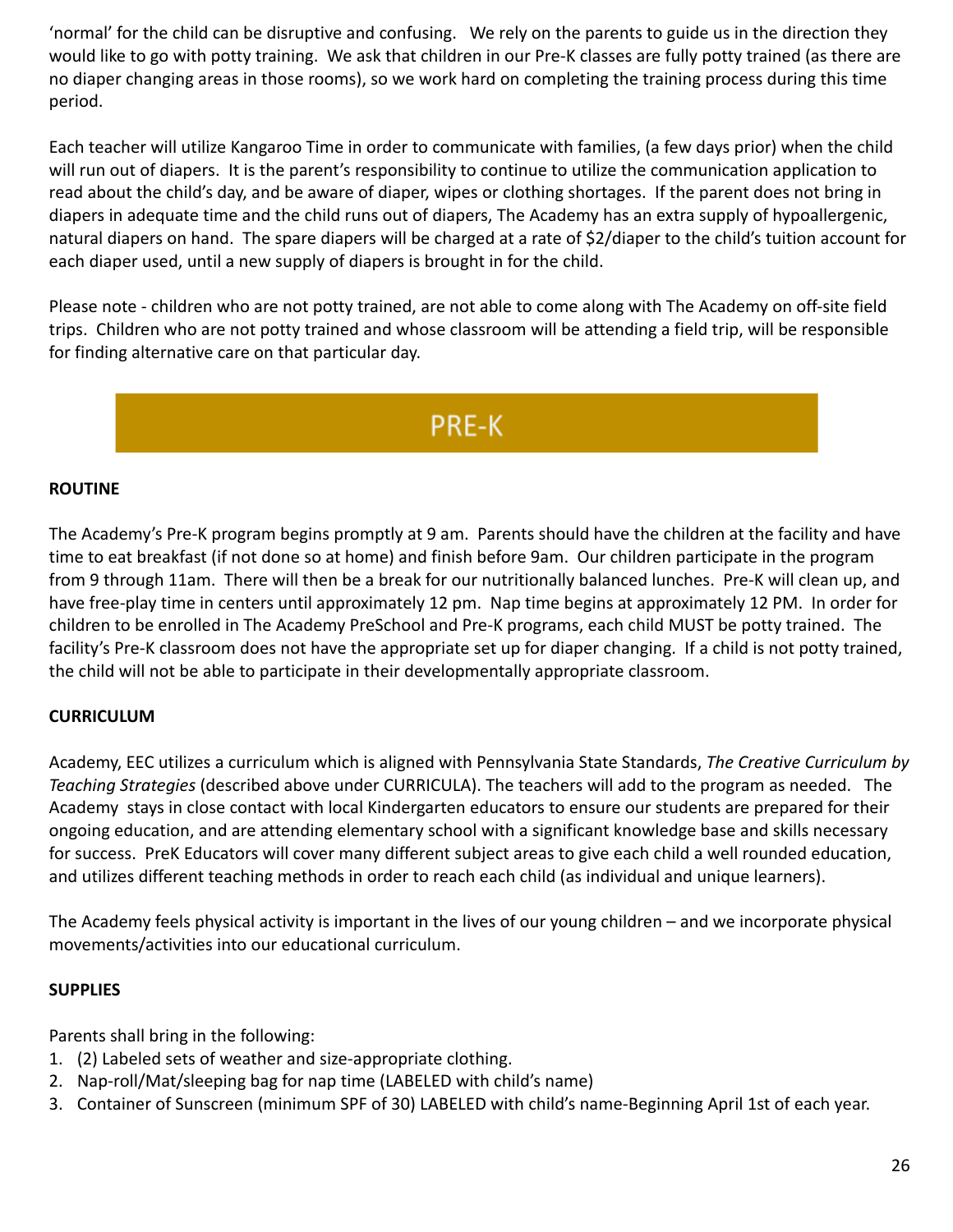## School-Age

The Academy offers private transportation to some Altoona Area School District Schools. Hollidaysburg Area School District buses provide transportation to/from The Academy for the following schools:

*C.W. Longer Elementary School Frankstown Elementary School*

The Academy offers care during snow delays and cancellations, school district closures or holidays, and throughout the summer months.

The Academy offers quiet homework time if needed after school. Nutritious breakfast and snacks will be provided. Lunch will be provided in the event of a school cancellation, school closure, or holiday.

## **ENROLLMENT PROCESS**

Parents will coordinate a time in which to view the facility, speak with the director about curriculum, policies/procedures, tuition, and care. The director will answer any questions the parents may have. At the time of enrollment, parents and the director will agree on a schedule (days of the week, and time period of care), start date, and fill out a Weekly Tuition Agreement Contract. Parents must then submit a one time non-refundable enrollment fee(see below). At time of enrollment, parents must also submit the following forms BEFORE agreed upon start date (available electronically and hard copy) :

- ❖ *Emergency Contact Form (every line must be filled – if line does not apply please write "NA")*
- ❖ *Weekly Tuition Agreement Form*
- ❖ *Child Health Assessment (must be submitted within 30 days of enrollment)*
- ❖ *Emergency Preparedness Release Form*
- ❖ *Photograph/Media Release Form*
- ❖ *Child Release Form (if applicable)*
- ❖ *CACFP (Food Program) Income Eligibility Form (one per family)*
- ❖ *CACFP Child Enrollment Form (one per child)*
- ❖ *CACFP Infant Feeding Form (for ages 6 weeks to 12 months only)*
- ❖ *Sunscreen Permission Form*
- ❖ *Diaper Cream Permission Form*
- ❖ *Transportation Permission Form (if applicable)*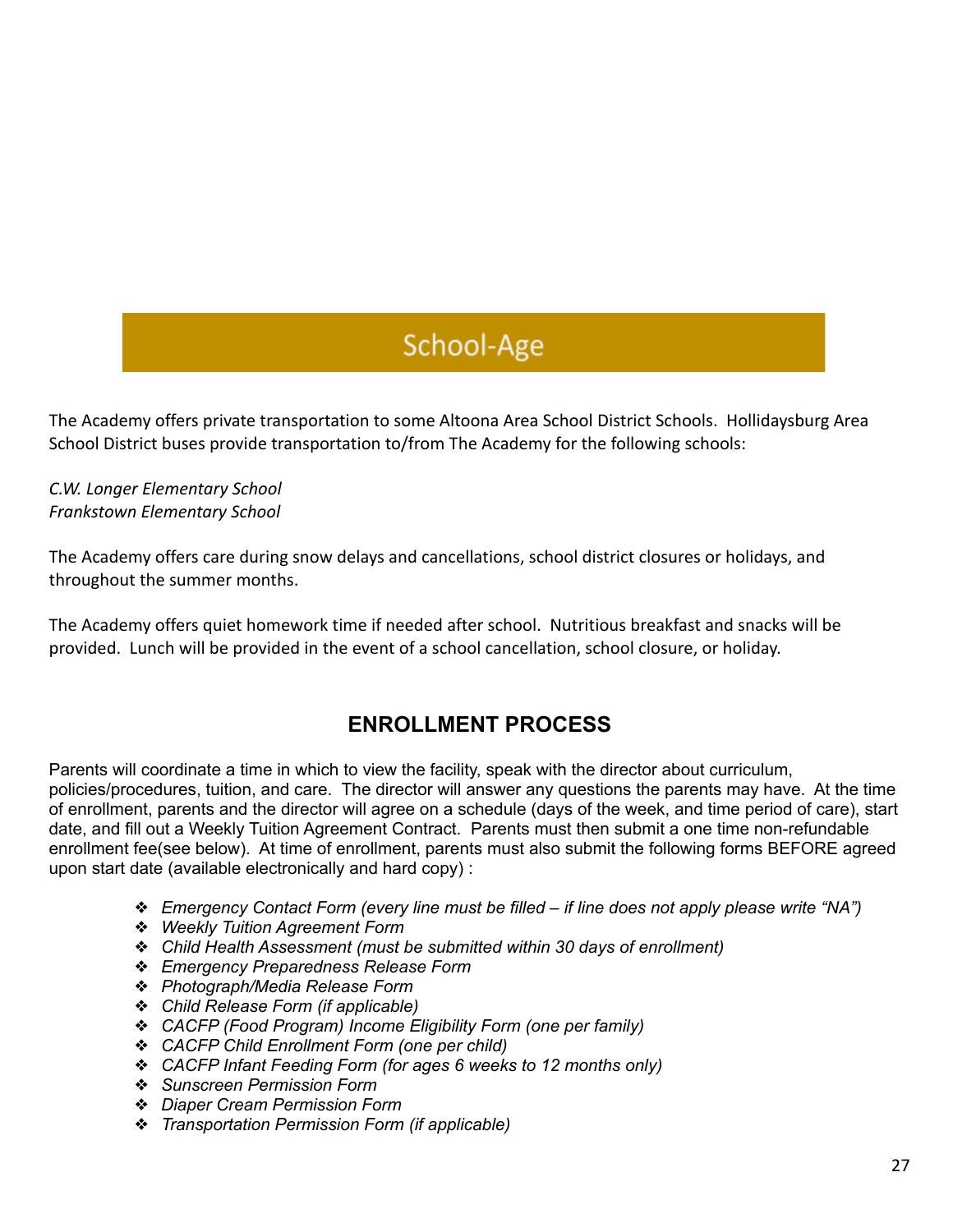#### ❖ *Parent Handbook Acknowledgment Form (end of this packet*

Wait List Fee/Paperwork Processing Fee: \$25 (non refundable) Enrollment fee (non-refundable) - due once start date is confirmed:

- Full and part-time: First weeks tuition.
- Flexible schedule enrollment fee: drop-in day rate X 2.
- CCIS: Co-pay. CCIS must provide verification to the Director.

Parents who remove their child from care, for the Summer (or any other time throughout the year), will forfeit the child's spot for Fall enrollment. The child must be placed back onto the wait list, wait-list fee, and an additional enrollment fee will be collected.

During any type of emergency, pandemic, or act of terrorism, The Academy and it's designated Director or on-call Supervisor, may opt to change any procedures or policies to best ensure the safety of all it's enrolled children and employed staff. Time permitting, changes will be announced. During an immediate emergency, there may not be time for notifying parents of changes, and The Academy must make quick decisions to safeguard the children in care.

## **The Academy, EEC: Inclusion/ IEP/IFSP Policy**

#### **Philosophy:**

The Academy, Early Education Center believes all children learn on different levels and different paces. The Academy believes in full inclusion which is defined as the values, policies, and practices that support the right of every infant and young child and his or her family, regardless of ability, to participate in a broad range of activities and contexts as full members of families, communities, and society (NAEYC). We accept children for their differences, and strive to teach how each child learns individually. We will not discriminate based on age, gender, race, religion, language, financial situation, or abilities/disabilities. We believe that inclusion supports the right of every infant, child and family to participate as a full member in our program. Every child has the right to develop friendships and learn from peers. We recognize that everyone has different needs and accommodations must be made. We want to promote higher expectations for all to increase confidence and independence and will assist children in all possible ways to accomplish this goal.

We promote access and participation for all children. We are flexible in our schedule and routines and adjust as needed for various disabilities. We evaluate our environment, activities and materials to make sure all children are able to participate and work within our program. We will try to incorporate family cultures by encouraging communication. We will also address any communication barriers by seeking out extra resources and incorporating the language in our daily routines.

We want our staff to be confident and competent when working with all children. We accomplish this ongoing goal by utilizing professional development training and promoting higher education levels. We also understand that from time to time a "breathing break" may be necessary for staff. We also schedule meetings with staff to discuss any needed changes to support children. Our Lead Teachers are giving monthly "one on one" meetings with office administrators to aid in the improvement of our program.

We want our families to feel welcomed and we wish to partner with them to provide the best service possible. We address this by encouraging open communication daily and collaboration with our team. We want to learn more about their values and language so we can have a better understanding of how best to include all cultures. We also schedule conferences and other meetings with families to gian insight into their principles and traditions.

We also support inclusion by working with outside organizations such as Altoona and Hollidaysburg school districts, IU8, Learning Express, and other organizations. We will make accommodations for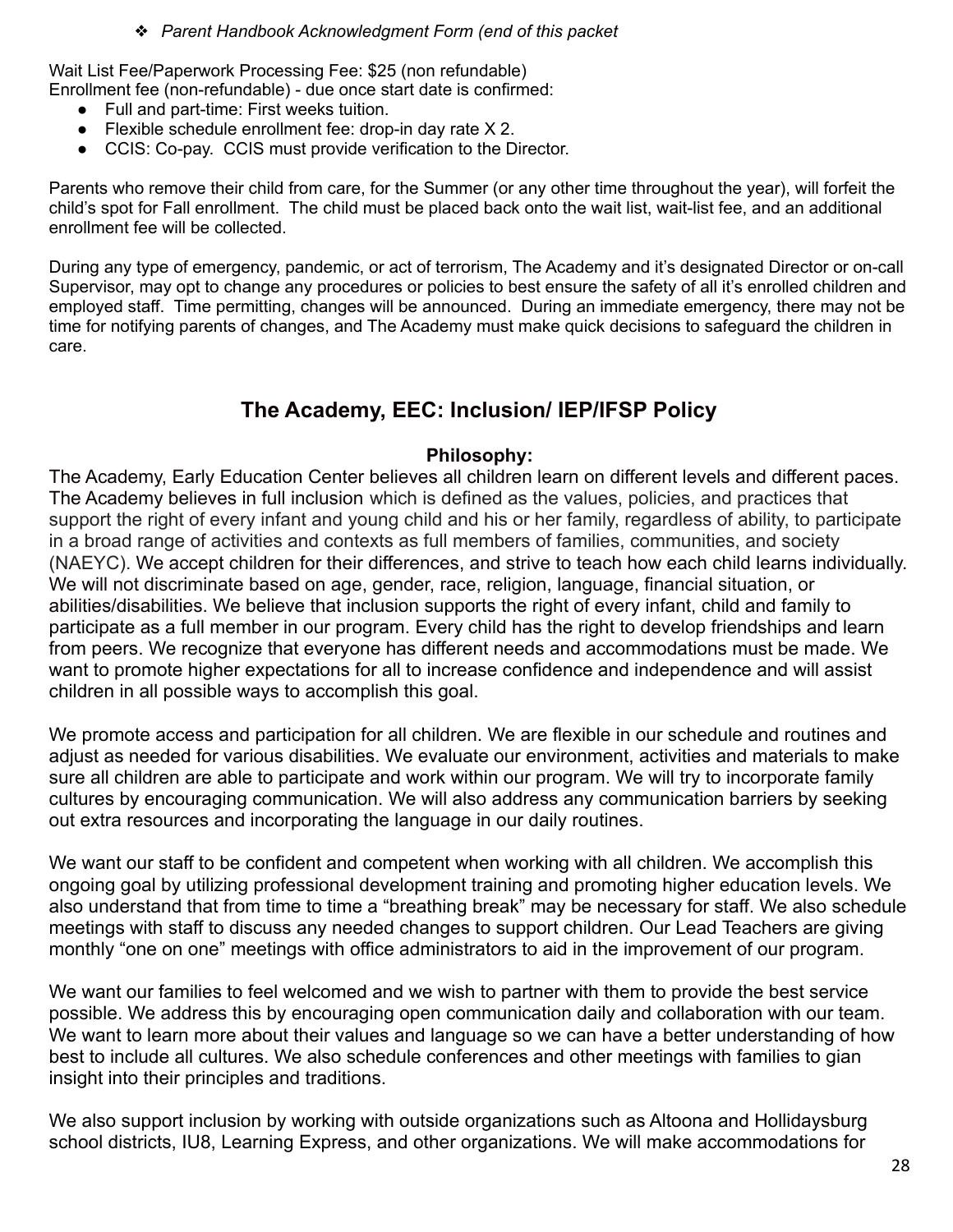these providers to assist children in any way possible within our program such as areas to work, schedule adjustments, and following IEP's / IFSP's.

#### **Center Involvement:**

The Academy will make accommodations to the curriculum and within the classroom in terms of behavioral, educational, religious, or personal factors to meet the individual child's needs. The Director will assign professional development training to staff to help aid in their understanding of the subject. We want our staff to be confident and competent when working with all children. We accomplish this ongoing goal by utilizing professional development training and promoting higher education levels. We also understand that from time to time a "breathing break" may be necessary for staff. We also schedule meetings with staff to discuss any needed changes to support children.

#### **Family Involvement:**

The Academy will partner with families and the community to ensure each child is achieving his or her individual goals. We will involve parents by communicating daily with parents through our KangarooTime app, and verbally at pick up and drop off. We will encourage family involvement for activities throughout the year. We promote access and participation for all children. We are flexible in our schedule and routines and adjust as needed for various disabilities. We evaluate our environment, activities and materials to make sure all children are able to participate and work within our program. We will try to incorporate family cultures by encouraging communication through our parent communication app (KangarooTime) and our informational enrollment form. We will also address any communication barriers by seeking out extra resources and incorporating the language in our daily routines. We want our families to feel welcomed and we wish to partner with them to provide the best service possible. We address this by encouraging open communication daily and collaboration with our team.

#### **Community Involvement:**

The Academy will work with the community (i.e. outside agencies) to give the child the help they need to succeed within our center, and allow them to work within our center when necessary. We will partner with the community by providing our families with information regarding services they may need/are interested in for their child.

#### **IEP/IFSP Policy**

*At the Academy, EEC,* we accept all children with IEP/IFSPs. The child's teacher will attend IEP/IFSP meetings (with parent approval), and participate in creating/updating the plan. The teacher/ staff will partner with parents and outside agencies to give feedback when needed. The office staff, along with the assigned classroom teacher, will review the IEP/IFSP together to make accommodations to the child's daily schedule and curriculum as stated in the document. We require all children with IEP/IFSPs have them in their file. We will work with the individual service providers to assist updating the document as needed, and required. The Director will identify professional development training for staff to help aid in their understanding of the subject. We want to learn more about their values and language so we can have a better understanding of how best to include all cultures. We also schedule conferences and other meetings with families to gain insight into their principles and traditions.

We also support inclusion by working with outside facilities such as Altoona and Hollidaysburg Area School Districts and Early Intervention Agencies. We will make accommodations for these providers to assist children in any way possible within our program such as areas to work, schedule adjustments and following IEP's/IFSP's.

### **The Academy, EEC: Behavioral Plan (Expulsion and Suspension Policy)**

*Expulsion* is the permanent removal or dismissal from the program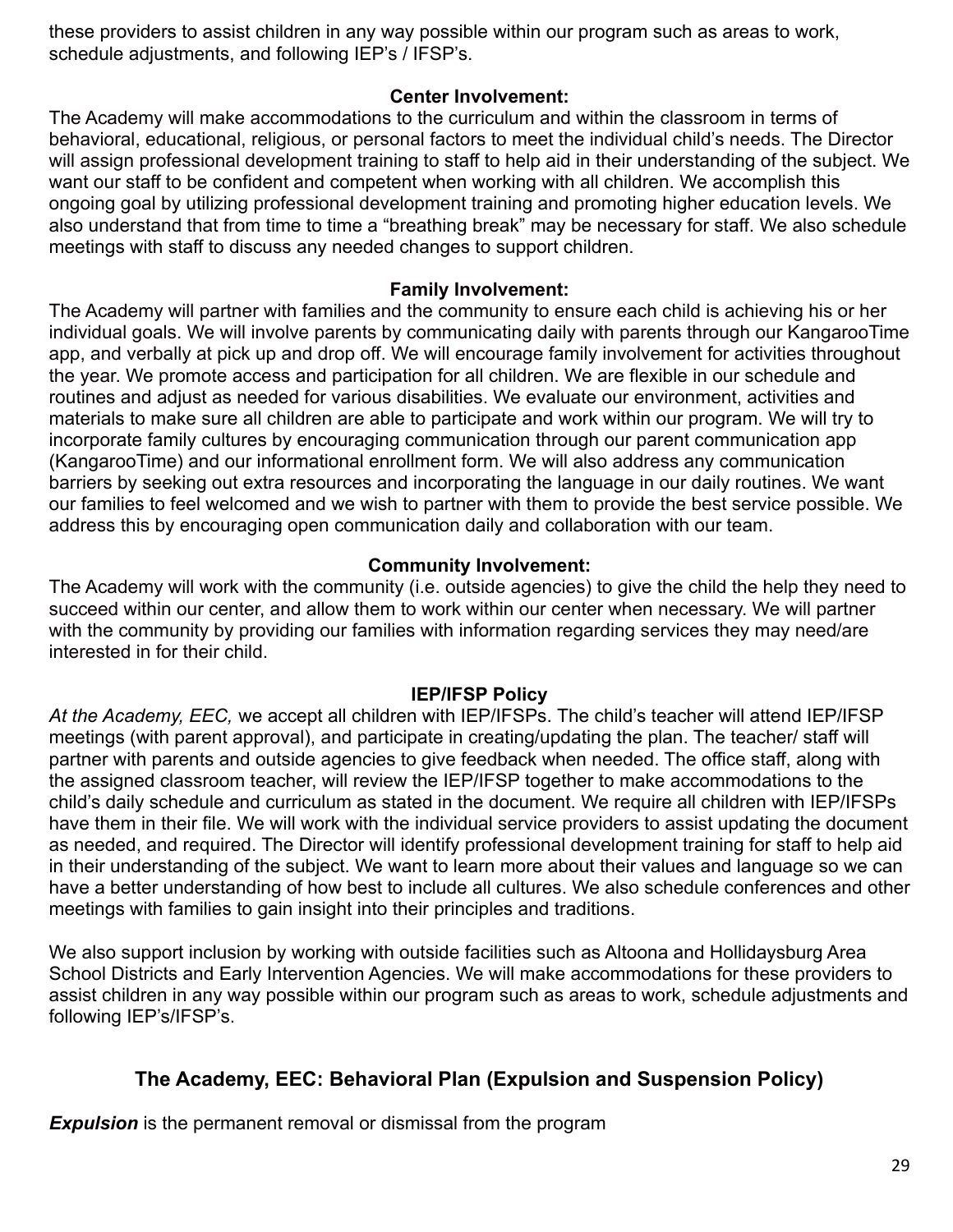*Suspension* is taking an action due to a child's developmentally inappropriate behavior that requires that a child not be present in the classroom for a specified period.

For any behavior problems, teachers will use redirection and positive behavior strategies. Behaviors could include and ARE NOT limited to:

- a. Aggression
- b. Defiance
- c. Sensory Issues
- d. Interpersonal relationships issues (Negative peer interactions)

The following steps will be taken when behaviors are present:

- 1. Teacher will document behaviors on Kangaroo Time (communication app) and communicate with parent/guardians verbally.
- 2. Teacher will observe the child, and make accommodations for the child considering the environment as a factor for certain behaviors.
- 3. Teacher will implement positive behavior strategies such as developing clear behavior guidelines (behavior chart)
- 4. Teacher will complete a developmental screening on the child if behaviors continue.
- 5. Teacher will partner with parents to form an action plan utilizing Evidence- based practices to support positive social emotional development.
- 6. Teacher will communicate with the Director, and/or Owner about any behavioral problems within the classroom.
- 7. If the behaviors continue through the redirection and positive behavior strategies, The Academy will ask for a family team meeting. This meeting will consist of the parents/ guardian, teachers, and office management (Facility Manager, Director, or Owner).
- 8. Teacher, Director, and parents/ guardian will discuss the plan, and discuss referring the child to local services for screening (if necessary).
	- a. *If the child is already enrolled in Early Intervention (or other local services)*, The Academy will partner with community agencies (ECMH, IU, local mental health agencies, etc.) to make accommodations within the classroom, and aid in behavioral plan.
	- b. *If the child is not eligible for Early Intervention (or other local services),* The Academy will require written notice of service denial from community agencies (if necessary).
- 9. The Academy will work with the El program and local behavioral health partners to find a program in which family I child may be eligible.

Families and Early Childhood Educators may contact the CONNECT Helpline at 1-800-692-7288 for any references to Early Intervention and other services.

*If all options are exhausted*, and the child is putting themselves, other children, or our teachers in danger we will, for the safety of all, have no choice, but to remove the child from our program. This removal could be a temporary suspension or permanent expulsion. This decision is up to the discretion of the Owner/Director and is dependent on the circumstances.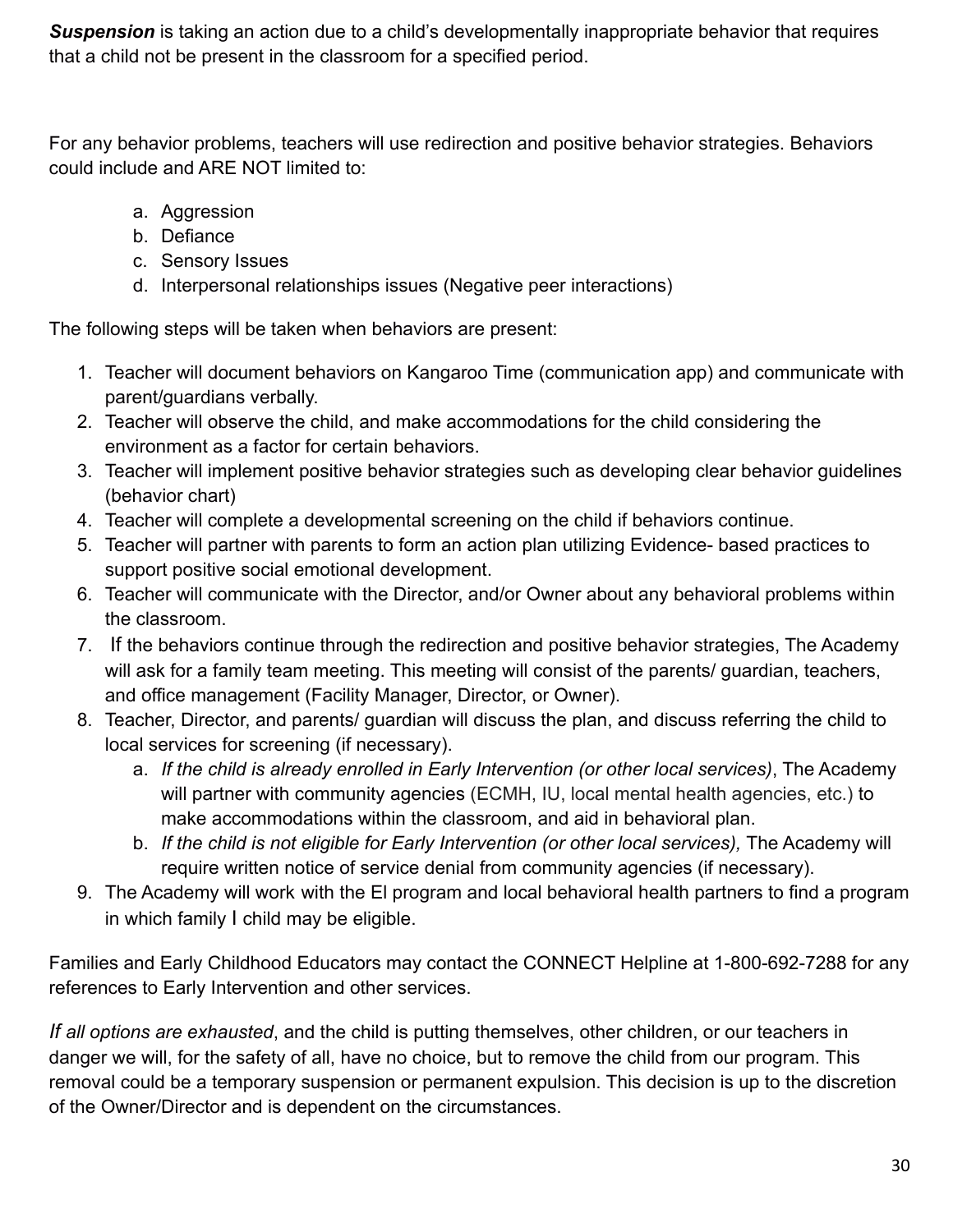If at any time, the selected liability insurance company disapproves of behaviors, actions, or situations which are in direct relation to an enrolled child, The Academy must disenroll the child, in order to retain liability insurance as per PA State Childcare Regulations.

I understand The Academy, Early Education Center policies on Behavioral Plan approaches and agree to abide by the information contained, herein. I promise to work in conjunction with The Academy to serve my child to the best of his/her abilities and aid in the development of educational and social emotional skills.

| Parent's signature: | Date: |  |
|---------------------|-------|--|
|                     |       |  |



- SUBJECT: Nondiscrimination in Services
- TO: Patients/ Clients/Residents/Parents
- FROM: Erin Fouse (owner)

Admissions, the provisions of services and referrals of clients shall be made without regard to race, color,religious creed, disability, ancestry, national origin (including limited English proficiency), age or sex.

Program Services Shall be made accessible to eligible persons with disabilities through the most practical and economically feasible methods available. These methods include, but are not limited to, equipment redesign, the provision of aides and the use of alternative service delivery locations. Structural modifications shall be considered only as a last resort among available methods.

Any individual/client/patient/student (and/or their guardian) who believes they have been discriminated against, may file a complaint of discrimination with: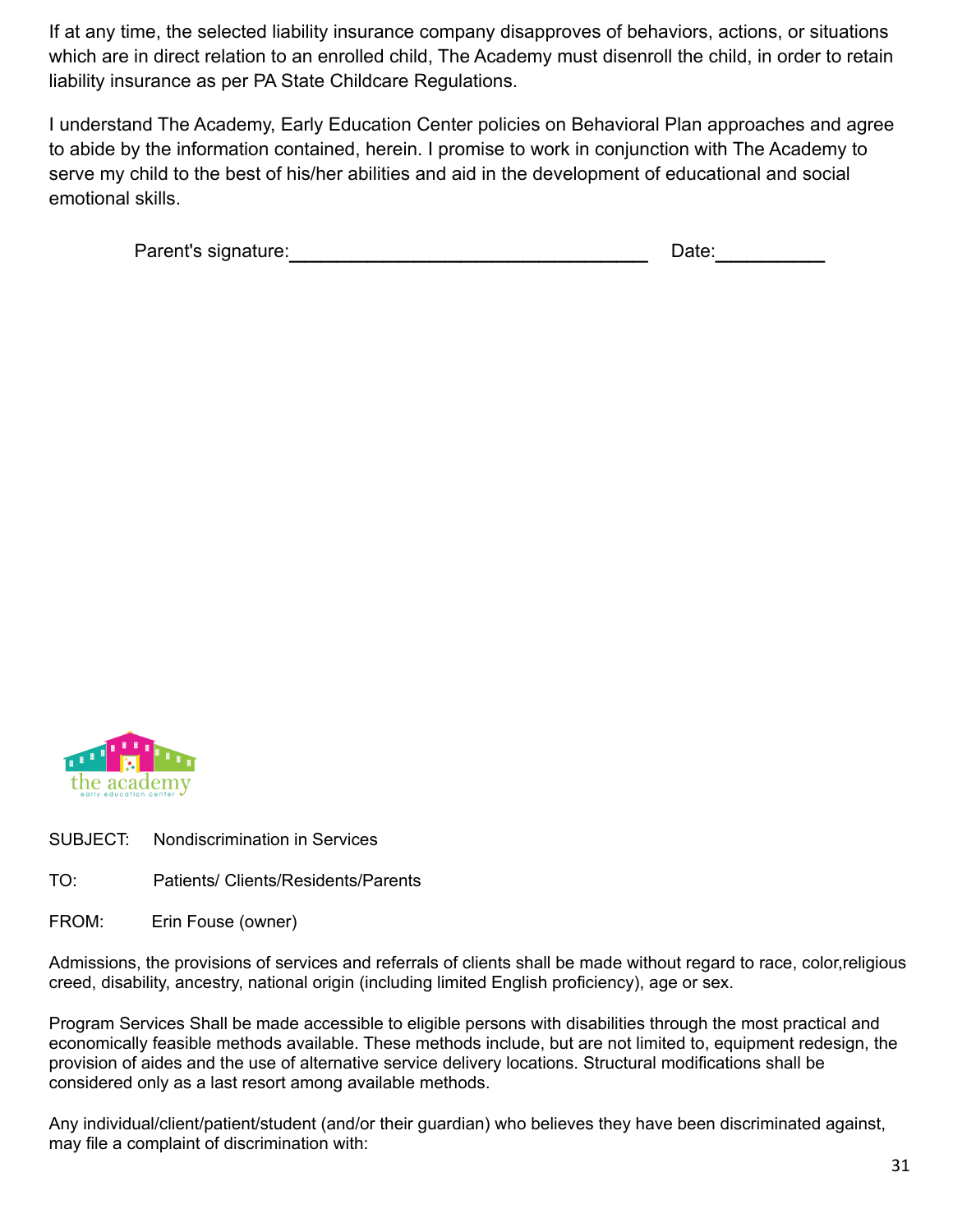The Academy, Early Learning Center 1214 South Logan Blvd Hollidaysburg, Pa 16648

Department of Human Services Bureau of Equal Opportunity **Example 20 Fittsburgh Regional Office** Room 223, Health & Welfare Building 302 Fifth Ave, Suite 390 Piatt Place PO Box 2675 PO Box 2675 Harrisburg, PA 17105

U.S. Dept. of Health & Human Services Office for Civil Rights Suite 372, Public Ledger Bldg. 150 South Independence Mall West Philadelphia, PA 19106-9111

Sincerely,

Ein E Fouse



#### **IMMUNIZATION POLICY**

At the Academy Early Education Center, we feel strongly that all children be vaccinated that are enrolled in our center. We trust the Center for Disease Control and Prevention (CDC) recommendation that states:

"Vaccination is one of the best ways parents can protect infants, children, and teens from 16 potentially harmful diseases that can be very serious, may require hospitalization, or even be deadly."

We respect all individuals' decisions to decline immunizations for religious, medical, and personal (philosophical) reasons. However, we reserve the right to make the decision to require immunizations for our center regarding our own personal and medical reasons. We will not accept any children that are not following or up to date on the recommended vaccination schedule as stated by the CDC, and the American Academy of Pediatrics.

**Please refer to the CDC website for any information. (cdc.gov)**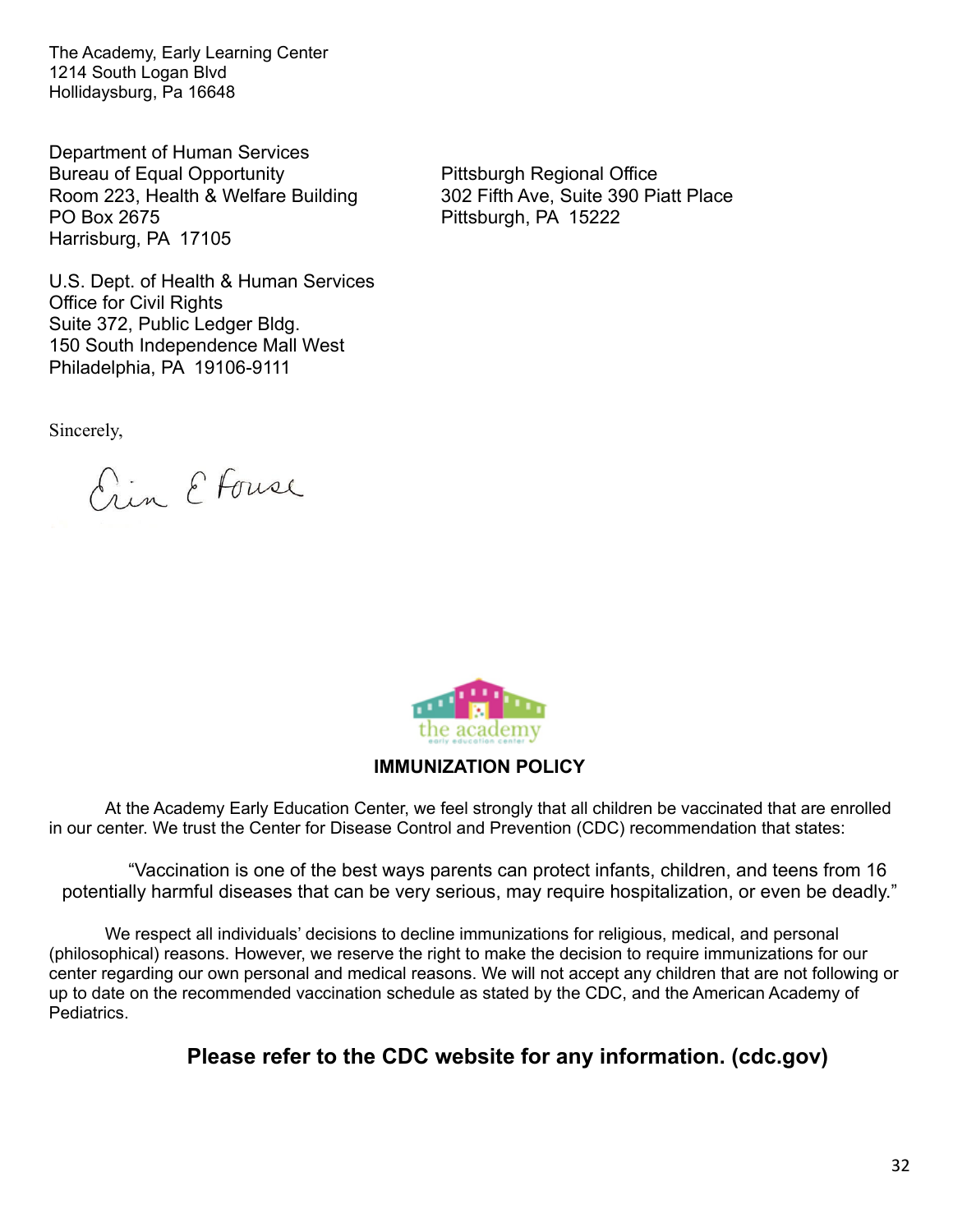Samartha E. Pope

#### Samantha Pope, Director

The Academy, EEC

By signing below, I fully understand the information contained, in the Parent Handbook, and agree to abide by all my responsibilities, listed throughout The Parent Handbook. I understand that if my child contracts a communicable illness while being cared for at The Academy, Early Education Center, I will not hold The Academy, EEC liable. I understand that enrollment in any childcare program, increases the level of contacts my child will have on a daily basis and will, as such, subject them to an increased amount of viral, bacterial and fungal particles. I understand that while The Academy, Early Education Center and staff perform routine cleanings, room sanitizing procedures, and practice safe hygiene policies disseminated from the CDC and ELRC (licensing agency), The Academy (nor any other childcare facility) can fully eliminate all contanigens from a classroom. I therefore, will not hold The Academy liable for any illness contracted by my enrolled child.

\_\_\_\_\_\_\_\_\_\_\_\_\_\_\_\_\_\_\_\_\_\_\_\_\_\_\_\_\_\_\_\_\_\_\_\_\_\_\_\_\_\_ \_\_\_\_\_\_\_\_\_\_\_\_\_\_\_\_\_\_\_\_\_\_\_\_

\_\_\_\_\_\_\_\_\_\_\_\_\_\_\_\_\_\_\_\_\_\_\_\_\_\_\_\_\_\_\_\_\_\_\_\_\_\_\_\_\_\_ \_\_\_\_\_\_\_\_\_\_\_\_\_\_\_\_\_\_\_\_\_\_\_\_

Parent's Printed Name **Date** Date **Date** 

Parent's Signed Name Date Date Date

## **Tuition Rates 2021-2022**

**Rates Effective: 8/23/21** Tuition Due - Monday by Noon (via Kangaroo Time Application) \$25 Wait List Fee Enrollment Fee: First Week's Tuition

| Age                     | 5 Days                        | 4 Days | 3 Days | 2 Days | Add-On<br>(Drop in /<br>FLEX) |
|-------------------------|-------------------------------|--------|--------|--------|-------------------------------|
| 6 weeks to 23<br>months | 182<br>(includes 5 free days) | 149    | 114    | \$78   | \$46                          |
| 24 months               | 174                           | 142    | 110    | \$75   | \$46                          |